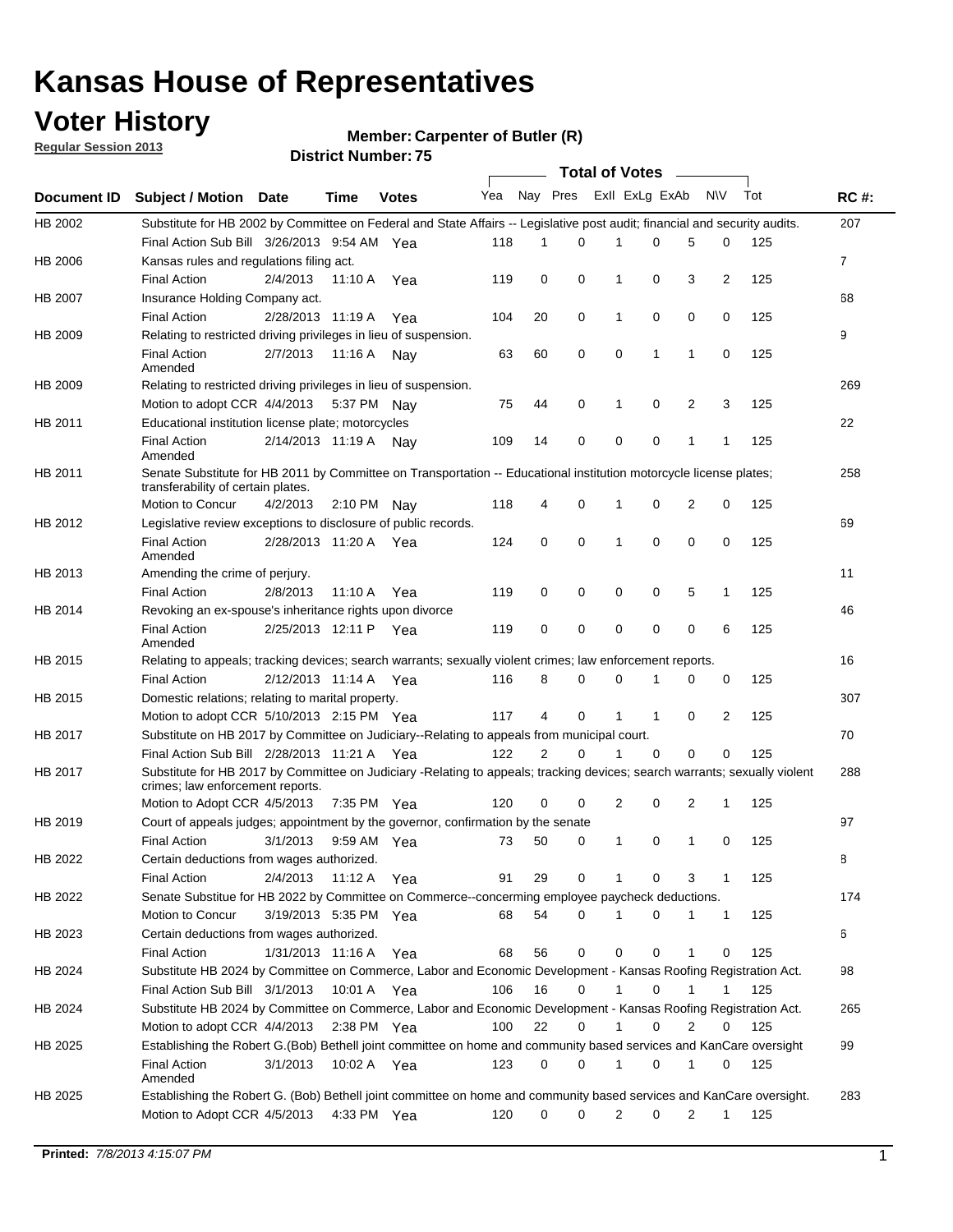## **Voter History**

**Member: Carpenter of Butler (R)** 

**Regular Session 2013**

|             |                                                                                                                                                                                                                                                       |                        |             |              |     |                | <b>Total of Votes</b> |             |                |   |           |     |             |
|-------------|-------------------------------------------------------------------------------------------------------------------------------------------------------------------------------------------------------------------------------------------------------|------------------------|-------------|--------------|-----|----------------|-----------------------|-------------|----------------|---|-----------|-----|-------------|
| Document ID | <b>Subject / Motion Date</b>                                                                                                                                                                                                                          |                        | Time        | <b>Votes</b> | Yea | Nay Pres       |                       |             | Exll ExLg ExAb |   | <b>NV</b> | Tot | <b>RC#:</b> |
| HB 2028     | Providing for venue in Shawnee County District Court in certain forfeiture proceedings                                                                                                                                                                |                        |             |              |     |                |                       |             |                |   |           |     | 12          |
|             | <b>Final Action</b><br>Amended                                                                                                                                                                                                                        | 2/8/2013               | 11:12 A Yea |              | 119 | 1              | $\Omega$              | $\mathbf 0$ | 0              | 5 | 0         | 125 |             |
| HB 2028     | Providing for venue in Shawnee County District Court in certain forfeiture proceedings                                                                                                                                                                |                        |             |              |     |                |                       |             |                |   |           |     | 199         |
|             | Motion to Concur                                                                                                                                                                                                                                      | 3/25/2013 9:36 AM Yea  |             |              | 120 | 0              | 0                     | 2           | 0              | 2 | 1         | 125 |             |
| HB 2030     | Creating wounded warrior deer hunting permits for injured combat veterans.                                                                                                                                                                            |                        |             |              |     |                | 0                     |             | $\overline{2}$ |   |           |     | 25          |
|             | <b>Final Action</b><br>Amended                                                                                                                                                                                                                        | 2/15/2013 11:16 A ExAb |             |              | 115 | 0              |                       | 2           |                | 3 | 3         | 125 |             |
| HB 2033     | Concerning the regulation of knives                                                                                                                                                                                                                   |                        |             |              |     |                |                       |             |                |   |           |     | 143         |
|             | <b>Final Action</b>                                                                                                                                                                                                                                   | 3/7/2013               | 12:12 P     | Yea          | 93  | 28             | 0                     | 1           | 0              | 3 | 0         | 125 |             |
| HB 2033     | Concerning the regulation of knives.                                                                                                                                                                                                                  |                        |             |              |     |                |                       |             |                |   |           |     | 270         |
|             | Motion to adopt CCR 4/4/2013                                                                                                                                                                                                                          |                        | 5:43 PM Yea |              | 95  | 26             | 0                     |             | 0              | 3 | 0         | 125 |             |
| HB 2034     | Human trafficking; crimes of commercial sexual exploitation of a child, selling sexual relations, promoting the sale of sexual<br>relations and buying sexual relations; children in need of care; staff secure faciliies.                            |                        |             |              |     |                |                       |             |                |   |           |     | 17          |
|             | <b>Final Action</b><br>Amended                                                                                                                                                                                                                        | 2/12/2013 11:16 A Yea  |             |              | 124 | $\Omega$       | $\Omega$              | 0           | 1              | 0 | 0         | 125 |             |
| HB 2034     | S Sub for HB 2034 by Committee on Judiciary - Human trafficking; crimes of commercial sexual exploitation of a child, selling<br>sexual relations, promoting the sale of sexual relations and buying sexual relations; children in need of care;staff |                        |             |              |     |                |                       |             |                |   |           |     | 282         |
|             | Motion to Adopt CCR 4/5/2013 4:18 PM Yea                                                                                                                                                                                                              |                        |             |              | 120 | 0              | 0                     | 2           | 0              | 2 | 1         | 125 |             |
| HB 2035     | Cities; experience requirements for plumbers, electricians and certain mechanical contractors.                                                                                                                                                        |                        |             |              |     |                |                       |             |                |   |           |     | 29          |
|             | <b>Final Action</b>                                                                                                                                                                                                                                   | 2/18/2013 11:16 A ExAb |             |              | 117 | 2              | 0                     | 2           | 0              | 4 | 0         | 125 |             |
| HB 2037     | Public property; religious displays; other displays.                                                                                                                                                                                                  |                        |             |              |     |                |                       |             |                |   |           |     | 176         |
|             | <b>Final Action</b>                                                                                                                                                                                                                                   | 3/20/2013 10:27 A Yea  |             |              | 120 | 3              | 0                     | 1           | 0              | 1 | 0         | 125 |             |
| HB 2041     | Criminal history record information; definition; municipal court reporting; district court reporting.                                                                                                                                                 |                        |             |              |     |                |                       |             |                |   |           |     | 19          |
|             | <b>Final Action</b>                                                                                                                                                                                                                                   | 2/13/2013 11:23 A      |             | Yea          | 119 | 3              | 0                     | 0           | 0              | 3 | 0         | 125 |             |
| HB 2042     | Appraisal of property for taxation purposes; appeals; changes.                                                                                                                                                                                        |                        |             |              |     |                |                       |             |                |   |           |     | 158         |
|             | <b>Final Action</b><br>Amended                                                                                                                                                                                                                        | 3/18/2013 11:19 A      |             | Yea          | 109 | 12             | 0                     | 2           | 0              | 2 | 0         | 125 |             |
| HB 2043     | Aggravated battery; driving under the influence.                                                                                                                                                                                                      |                        |             |              |     |                |                       |             |                |   |           |     | 100         |
|             | <b>Final Action</b><br>Amended                                                                                                                                                                                                                        | 3/1/2013               | 10:03 A Yea |              | 123 | 0              | 0                     |             | 0              | 1 | 0         | 125 |             |
| HB 2043     | Senate Substitute for HB 2043 by Committee on Judiciary - Attorney general; duties and responsibilities; notice of intent to<br>seek the death penalty.                                                                                               |                        |             |              |     |                |                       |             |                |   |           |     | 271         |
|             | Motion to adopt CCR 4/4/2013                                                                                                                                                                                                                          |                        | 5:48 PM Yea |              | 121 | 0              | 0                     |             | 0              | 3 | 0         | 125 |             |
| HB 2044     | Increasing the penalty for a person who distributes a controlled substance that causes great bodily harm or death.                                                                                                                                    |                        |             |              |     |                |                       |             |                |   |           |     | 101         |
|             | <b>Final Action</b><br>Amended                                                                                                                                                                                                                        | 3/1/2013               | 10:05 A     | Yea          | 112 | 11             | 0                     |             | 0              |   | 0         | 125 |             |
| HB 2047     | Requiring certain municipalities to vote to increase property tax revenues over previous year when such increase exceeds<br>inflation; publication.                                                                                                   |                        |             |              |     |                |                       |             |                |   |           |     | 186         |
|             | <b>Final Action</b><br>Amended                                                                                                                                                                                                                        | 3/21/2013 11:29 A Yea  |             |              | 68  | 53             | 0                     |             | 0              | 3 | 0         | 125 |             |
| HB 2049     | Kansas department of agriculture; increasing certain fees and eliminating sunsets on various program fees.                                                                                                                                            |                        |             |              |     |                |                       |             |                |   |           |     | 59          |
|             | <b>Final Action</b><br>Amended                                                                                                                                                                                                                        | 2/27/2013 12:23 P Yea  |             |              | 77  | 46             | 0                     | 1           | 0              | 1 | 0         | 125 |             |
| HB 2049     | Kansas department of agriculture; increasing certain fees; concerning sunsets on various program fees.                                                                                                                                                |                        |             |              |     |                |                       |             |                |   |           |     | 324         |
|             | Motion to adopt CCR 6/2/2013                                                                                                                                                                                                                          |                        | 12:28 A     | Nay          | 45  | 64             | 0                     |             | 0              | 6 | 9         | 125 |             |
| HB 2050     | Agriculture; agricultural chemical registration; pesticide business liablity insurance; repeal of the Kansas agricultural liming<br>materials act.                                                                                                    |                        |             |              |     |                |                       |             |                |   |           |     | 60          |
|             | <b>Final Action</b><br>Amended                                                                                                                                                                                                                        | 2/27/2013 12:25 P      |             | Yea          | 103 | 20             | 0                     | 1           | 0              | 1 | 0         | 125 |             |
| HB 2051     | Substitute for HB 2051 by Committee on Agriculture and Natural Resources--Amending provisions relating to dams,<br>obstructions, sstreams and water flex accounts and transfer permits.                                                               |                        |             |              |     |                |                       |             |                |   |           |     | 50          |
|             | Final Action Sub Bill 2/26/2013 2:12 PM Yea                                                                                                                                                                                                           |                        |             |              | 117 | $\overline{c}$ | 0                     | 0           | 0              | 0 | 6         | 125 |             |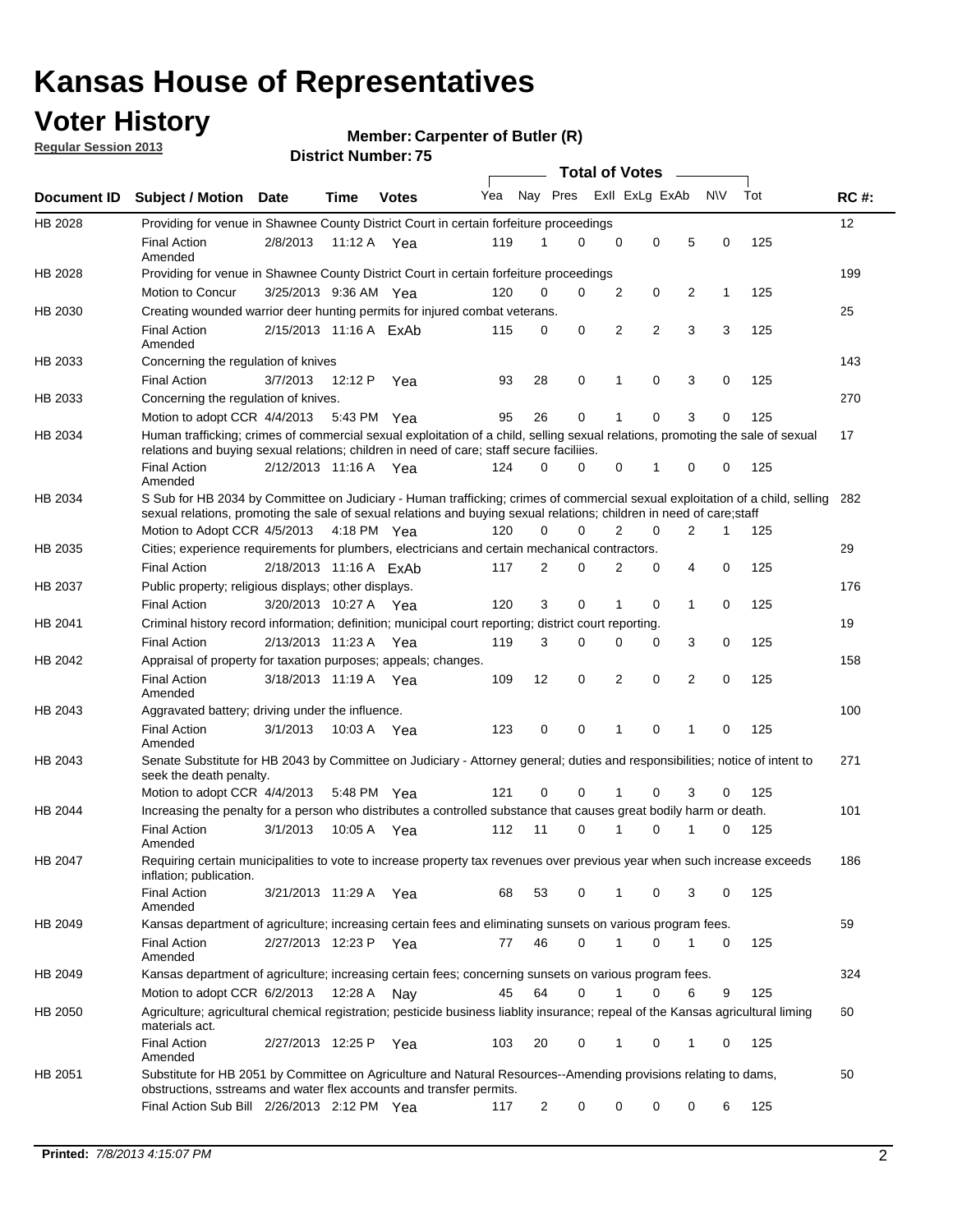## **Voter History**

**Member: Carpenter of Butler (R)** 

**Regular Session 2013**

|             |                                                                                                                                                                                                                                          |                        |             | ט ו הסעוווטנו ועוווטכו |     |                |          | <b>Total of Votes</b> |                | $\sim$         |                |             |     |             |
|-------------|------------------------------------------------------------------------------------------------------------------------------------------------------------------------------------------------------------------------------------------|------------------------|-------------|------------------------|-----|----------------|----------|-----------------------|----------------|----------------|----------------|-------------|-----|-------------|
| Document ID | <b>Subject / Motion Date</b>                                                                                                                                                                                                             |                        | <b>Time</b> | <b>Votes</b>           | Yea |                | Nay Pres |                       | Exll ExLg ExAb |                |                | <b>NV</b>   | Tot | <b>RC#:</b> |
| HB 2052     | Discharging a firearm inside or into a city; unlawful acts; exceptions.                                                                                                                                                                  |                        |             |                        |     |                |          |                       |                |                |                |             |     | 155         |
|             | <b>Final Action</b><br>Amended                                                                                                                                                                                                           | 3/14/2013 11:20 A Yea  |             |                        | 121 | $\overline{2}$ | 0        |                       | 0              | 0              | $\overline{2}$ | 0           | 125 |             |
| HB 2052     | Senate Substitute for HB 2052 by Committee on Federal and State Affairs - Concerning firearms; personal and family<br>protection act; concealed handguns in public building; other changes; unlawful discharge of a firearm inside city. |                        |             |                        |     |                |          |                       |                |                |                |             |     | 300         |
|             | Motion to Adopt CCR 4/5/2013 10:24 P Yea                                                                                                                                                                                                 |                        |             |                        | 104 | 16             | $\Omega$ |                       | 2              | 0              | 2              | 1           | 125 |             |
| HB 2055     | Personal and Familly Protection Act; public buildings; adequate security.                                                                                                                                                                |                        |             |                        |     |                |          |                       |                |                |                |             |     | 156         |
|             | <b>Final Action</b><br>Amended                                                                                                                                                                                                           | 3/14/2013 11:26 A Yea  |             |                        | 84  | 38             | 0        |                       | 0              | 0              | 2              | 1           | 125 |             |
| HB 2057     | Concerning property taxation; relating to county appraisers; appointing interim appraiser.                                                                                                                                               |                        |             |                        |     |                |          |                       |                |                |                |             |     | 208         |
|             | <b>Final Action</b>                                                                                                                                                                                                                      | 3/26/2013 9:55 AM Yea  |             |                        | 119 | 0              | 0        |                       | $\mathbf{1}$   | 0              | 5              | 0           | 125 |             |
| HB 2058     | Taxation of helium and certain other gases under mineral severance tax, and prohibition of certain refunds related thereto.                                                                                                              |                        |             |                        |     |                |          |                       |                |                |                |             |     | 159         |
|             | <b>Final Action</b>                                                                                                                                                                                                                      | 3/18/2013 11:21 A Yea  |             |                        | 119 | 2              | 0        |                       | $\overline{2}$ | $\Omega$       | 2              | $\Omega$    | 125 |             |
| HB 2059     | Income tax deductions and modifications and severance tax exemptions; basis of partner's interest and shareholder's stock;<br>statutory clarification.                                                                                   |                        |             |                        |     |                |          |                       |                |                |                |             |     | 14          |
|             | <b>Final Action</b><br>Amended                                                                                                                                                                                                           | 2/11/2013 11:42 A      |             | Yea                    | 122 | 2              | 0        |                       | 0              | 0              | 1              | 0           | 125 |             |
| HB 2059     | Income tax deductions and modifications and severance tax exemptions; basis of partner's interest and shareholder's stock;<br>statutory clarification.                                                                                   |                        |             |                        |     |                |          |                       |                |                |                |             |     | 293         |
|             | <b>Motion to Concur</b>                                                                                                                                                                                                                  | 4/5/2013               | 8:14 PM     | Nav                    | 0   | - 120          | 0        |                       | 2              | 0              | $\overline{2}$ | 1           | 125 |             |
| HB 2059     | Income tax rates, deductions and credits; rural opportunity zones; sales tax rates and distribution of revenue; severance tax;<br>and property tax exemptions for IRB property and property damaged by natural disaster.                 |                        |             |                        |     |                |          |                       |                |                |                |             |     | 322         |
|             | Motion to adopt CCR 6/2/2013                                                                                                                                                                                                             |                        | 12:11 A     | Yea                    | 69  | 45             | 0        |                       | $\mathbf{1}$   | $\Omega$       | 6              | 4           | 125 |             |
| HB 2060     | Prohibiting certain confined persons from receiving food sales tax refunds and homestead property tax refunds.                                                                                                                           |                        |             |                        |     |                |          |                       |                |                |                |             |     | 10          |
|             | <b>Final Action</b><br>Amended                                                                                                                                                                                                           | 2/7/2013               | 11:18 A     | Yea                    | 123 | $\mathbf 0$    | 0        |                       | $\Omega$       | 1              | 1              | 0           | 125 |             |
| HB 2065     | Creating the crime of home improvement fraud.                                                                                                                                                                                            |                        |             |                        |     |                |          |                       |                |                |                |             |     | 20          |
|             | <b>Final Action</b><br>Amended                                                                                                                                                                                                           | 2/13/2013 11:26 A Yea  |             |                        | 106 | 16             | 0        |                       | $\mathbf 0$    | 0              | 3              | 0           | 125 |             |
| HB 2066     | Physical therapists; evaluation and treatment of patients.                                                                                                                                                                               |                        |             |                        |     |                |          |                       |                |                |                |             |     | 26          |
|             | <b>Final Action</b><br>Amended                                                                                                                                                                                                           | 2/15/2013 11:18 A ExAb |             |                        | 98  | 16             | 0        |                       | 2              | $\overline{2}$ | 3              | 4           | 125 |             |
| HB 2067     | Board of nursing; assistant attorneys general.                                                                                                                                                                                           |                        |             |                        |     |                |          |                       |                |                |                |             |     | 15          |
|             | <b>Final Action</b>                                                                                                                                                                                                                      | 2/11/2013 11:44 A Yea  |             |                        | 123 | 1              | 0        |                       | 0              | 0              | 1              | 0           | 125 |             |
| HB 2069     | Public policy; certain city ordinances and county resolutions declared void.                                                                                                                                                             |                        |             |                        |     |                |          |                       |                |                |                |             |     | 102         |
|             | <b>Final Action</b><br>Amended                                                                                                                                                                                                           | 3/1/2013               | 10:06 A     | Yea                    | 92  | 31             | $\Omega$ |                       | 1              | $\Omega$       | 1              | $\mathbf 0$ | 125 |             |
| HB 2069     | Public policy; certain city ordinances and county resolutions declared void.                                                                                                                                                             |                        |             |                        |     |                |          |                       |                |                |                |             |     | 292         |
|             | <b>Motion to Concur</b>                                                                                                                                                                                                                  | 4/5/2013               |             | 8:04 PM Yea            | 88  | 32             | 0        |                       | 2              | 0              | $\overline{2}$ | 1           | 125 |             |
| HB 2070     | Appearance bond conditions; surety and bounty hunter regulation.                                                                                                                                                                         |                        |             |                        |     |                |          |                       |                |                |                |             |     | 103         |
|             | <b>Final Action</b><br>Amended                                                                                                                                                                                                           | 3/1/2013               |             | 10:08 A Yea            | 122 | $\mathbf{1}$   | 0        |                       | $\mathbf{1}$   | 0              | 1              | 0           | 125 |             |
| HB 2074     | Cities and counties; solid waste disposal areas; restrictions.                                                                                                                                                                           |                        |             |                        |     |                |          |                       |                |                |                |             |     | 139         |
|             | <b>Emergency Final</b><br><b>Action Amend</b>                                                                                                                                                                                            | 3/1/2013               |             | 1:11 PM Yea            | 102 | 19             | 0        |                       | 1              | 0              | 1              | 2           | 125 |             |
| HB 2075     | Cities; qualifications and rehabilitation of abandoned property.                                                                                                                                                                         |                        |             |                        |     |                |          |                       |                |                |                |             |     | 61          |
|             | <b>Final Action</b><br>Amended                                                                                                                                                                                                           | 2/27/2013 12:27 P      |             | Nav                    | 72  | 51             | 0        |                       | 1              | 0              | 1              | 0           | 125 |             |
| HB 2077     | Granting professional licenses to military service members.<br><b>Final Action</b><br>Amended                                                                                                                                            | 2/26/2013 2:13 PM Yea  |             |                        | 119 | 0              | 0        |                       | $\overline{2}$ | 0              | $\overline{2}$ | 2           | 125 | 51          |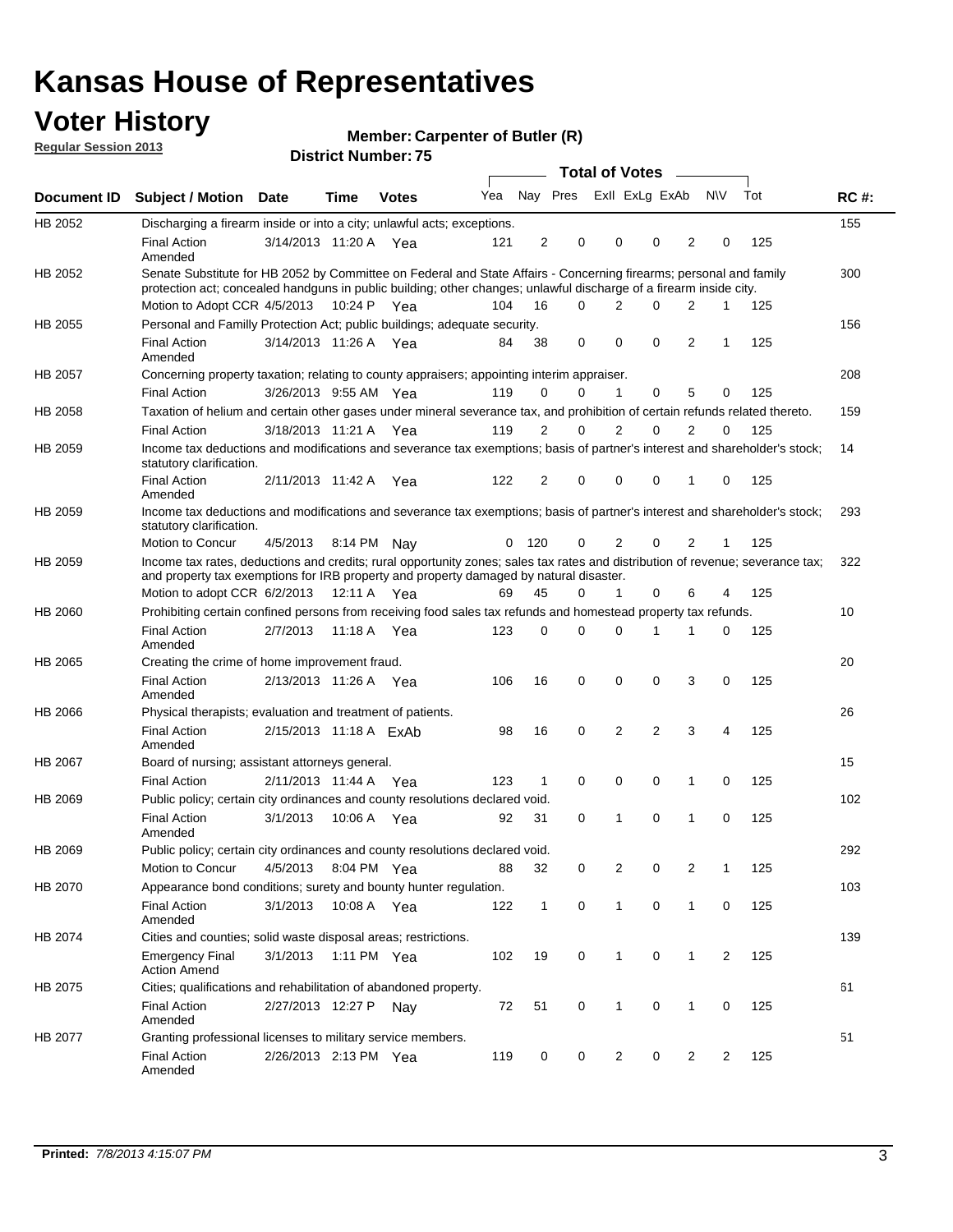## **Voter History**

**Member: Carpenter of Butler (R)** 

**Regular Session 2013**

|             |                                                                                                                                                                                                       |                       |             | ט ו הסעוווטנו ועוווטכו |     |              |             | <b>Total of Votes</b> |             | $\sim$         |           |     |             |
|-------------|-------------------------------------------------------------------------------------------------------------------------------------------------------------------------------------------------------|-----------------------|-------------|------------------------|-----|--------------|-------------|-----------------------|-------------|----------------|-----------|-----|-------------|
| Document ID | <b>Subject / Motion Date</b>                                                                                                                                                                          |                       | <b>Time</b> | <b>Votes</b>           | Yea | Nay Pres     |             | Exll ExLg ExAb        |             |                | <b>NV</b> | Tot | <b>RC#:</b> |
| HB 2078     | Authorizing certain licensing boards to accept education, training or experience completed in the military towards licensure in<br>this state.                                                        |                       |             |                        |     |              |             |                       |             |                |           |     | 52          |
|             | <b>Final Action</b><br>Amended                                                                                                                                                                        | 2/26/2013 2:14 PM Yea |             |                        | 119 | 0            | 0           | 2                     | 0           | $\overline{2}$ | 2         | 125 |             |
| HB 2078     | Authorizing certain licensing boards to accept education, training or experience of military service members towards obtaining 275<br>licensure in this state.                                        |                       |             |                        |     |              |             |                       |             |                |           |     |             |
|             | Motion to adopt CCR 4/5/2013                                                                                                                                                                          |                       | 11:42 A     | Yea                    | 120 | 0            | $\mathbf 0$ | $\overline{2}$        | 0           | 3              | 0         | 125 |             |
| HB 2081     | Forfeiture of property related to violations of certain criminal acts.                                                                                                                                |                       |             |                        |     |              |             |                       |             |                |           |     | 18          |
|             | <b>Final Action</b><br>Amended                                                                                                                                                                        | 2/12/2013 11:17 A Yea |             |                        | 124 | 0            | 0           | $\Omega$              | 1           | 0              | 0         | 125 |             |
| HB 2081     | Forfeiture of property related to violations of certain criminal acts.                                                                                                                                |                       |             |                        |     |              |             |                       |             |                |           |     | 306         |
|             | Motion to adopt CCR 5/10/2013 10:38 A                                                                                                                                                                 |                       |             | Yea                    | 121 | 0            | 0           | 1                     | 1           | 2              | 0         | 125 |             |
| HB 2083     | Public employees relations boards; assessment of certain costs.                                                                                                                                       |                       |             |                        |     |              |             |                       |             |                |           |     | 104         |
|             | <b>Final Action</b><br>Amended                                                                                                                                                                        | 3/1/2013              | 10:09 A     | Yea                    | 87  | 36           | 0           | 1                     | 0           | 1              | 0         | 125 |             |
| HB 2084     | Tax credits for community services contributions; youth apprenticeship and entrepreneurship.                                                                                                          |                       |             |                        |     |              |             |                       |             |                |           |     | 105         |
|             | <b>Final Action</b><br>Amended                                                                                                                                                                        | 3/1/2013              | 10:11 A     | Yea                    | 120 | 3            | 0           |                       | $\mathbf 0$ | $\mathbf{1}$   | 0         | 125 |             |
| HB 2084     | Tax credits for community services contributions; youth apprenticeship and entrepreneurship.                                                                                                          |                       |             |                        |     |              |             |                       |             |                |           |     | 316         |
|             | Sub Motion to Concur 5/24/2013 9:33 AM Yea                                                                                                                                                            |                       |             |                        | 5   | - 109        | 0           | 1                     | 0           | 9              | 1         | 125 |             |
| HB 2086     | Eligible infrastructure costs for tax increment financing and community improvement districts; bond repayment tax revenue<br>pledge requirements.                                                     |                       |             |                        |     |              |             |                       |             |                |           |     | 160         |
|             | <b>Final Action</b>                                                                                                                                                                                   | 3/18/2013 11:24 A     |             | Yea                    | 61  | 60           | 0           | 2                     | 0           | 2              | 0         | 125 |             |
| HB 2086     | Eligible infrastructure costs for tax increment financing and community improvement districts; bond repayment tax revenue<br>pledge requirements.                                                     |                       |             |                        |     |              |             |                       |             |                |           |     | 173         |
|             | <b>Final Action</b>                                                                                                                                                                                   | 3/19/2013 5:25 PM     |             | Yea                    | 81  | 41           | 0           | 1                     | 0           | 1              | 1         | 125 |             |
| HB 2091     | Publication of delinquent personal property tax statements.                                                                                                                                           |                       |             |                        |     |              |             |                       |             |                |           |     | 161         |
|             | <b>Final Action</b><br>Amended                                                                                                                                                                        | 3/18/2013 11:25 A     |             | Nav                    | 81  | 40           | 0           | 2                     | 0           | $\overline{2}$ | 0         | 125 |             |
| HB 2093     | Amending the crime of identity theft.                                                                                                                                                                 |                       |             |                        |     |              |             |                       |             |                |           |     | 106         |
|             | <b>Final Action</b><br>Amended                                                                                                                                                                        | 3/1/2013              | 10:12 A     | Yea                    | 123 | 0            | $\Omega$    | 1                     | 0           | 1              | 0         | 125 |             |
| HB 2093     | Senate Substitute for HB 2093 by Committee on Judiciary - Identity theft and identity fraud; unlawful acts concerning<br>computers; DNA testing and exculpatory evidence; murder in the first degree. |                       |             |                        |     |              |             |                       |             |                |           |     | 289         |
|             | Motion to Adopt CCR 4/5/2013 7:49 PM Yea                                                                                                                                                              |                       |             |                        | 118 | 2            | 0           | 2                     | 0           | 2              | 1         | 125 |             |
| HB 2094     | Student electronic privacy at public and private postsecondary educational institutions.                                                                                                              |                       |             |                        |     |              |             |                       |             |                |           |     | 164         |
|             | <b>Final Action</b><br>Amended                                                                                                                                                                        | 3/19/2013 10:33 A     |             | Yea                    | 123 | 0            | 0           | 1                     | 0           | 1              | 0         | 125 |             |
| HB 2096     | Local governmental entities and investment of public moneys.                                                                                                                                          |                       |             |                        |     |              |             |                       |             |                |           |     | 23          |
|             | <b>Final Action</b>                                                                                                                                                                                   | 2/14/2013 11:21 A     |             | Yea                    | 123 | 0            | 0           | 0                     | 0           | 1              | 1         | 125 |             |
| HB 2099     | Insurance- updating certain statutory references.                                                                                                                                                     |                       |             |                        |     |              |             |                       |             |                |           |     | 71          |
|             | <b>Final Action</b><br>Amended                                                                                                                                                                        | 2/28/2013 11:23 A     |             | Yea                    | 124 | 0            | 0           | 1                     | 0           | 0              | 0         | 125 |             |
| HB 2101     | Interstate transmission siting compact.                                                                                                                                                               |                       |             |                        |     |              |             |                       |             |                |           |     | 209         |
|             | <b>Final Action</b><br>Amended                                                                                                                                                                        | 3/26/2013 9:56 AM Yea |             |                        | 118 | $\mathbf{1}$ | 0           | 1                     | 0           | 5              | 0         | 125 |             |
| HB 2105     | Substitute HB 2105 by Committee on Commerce, Labor and Economic Development - Employment security law.                                                                                                |                       |             |                        |     |              |             |                       |             |                |           |     | 107         |
|             | Final Action Sub Bill 3/1/2013                                                                                                                                                                        |                       | 10:13 A Yea |                        | 88  | 35           | 0           |                       | 0           | 1              | 0         | 125 |             |
| HB 2105     | Substitute HB 2105 by Committee on Commerce, Labor and Economic Development - Employment security law.                                                                                                |                       |             |                        |     |              |             |                       |             |                |           |     | 298         |
|             | Motion to adopt CCR 4/5/2013                                                                                                                                                                          |                       | 9:46 PM Yea |                        | 89  | 31           | 0           | 2                     | 0           | 2              | 1         | 125 |             |
| HB 2106     | Portable electronics insurance act.                                                                                                                                                                   |                       |             |                        |     |              |             |                       |             |                |           |     | 133         |
|             | <b>Emergency Final</b><br>Action                                                                                                                                                                      | 3/1/2013              | 1:03 PM Yea |                        | 117 | 4            | 0           | $\mathbf{1}$          | 0           | $\mathbf{1}$   | 2         | 125 |             |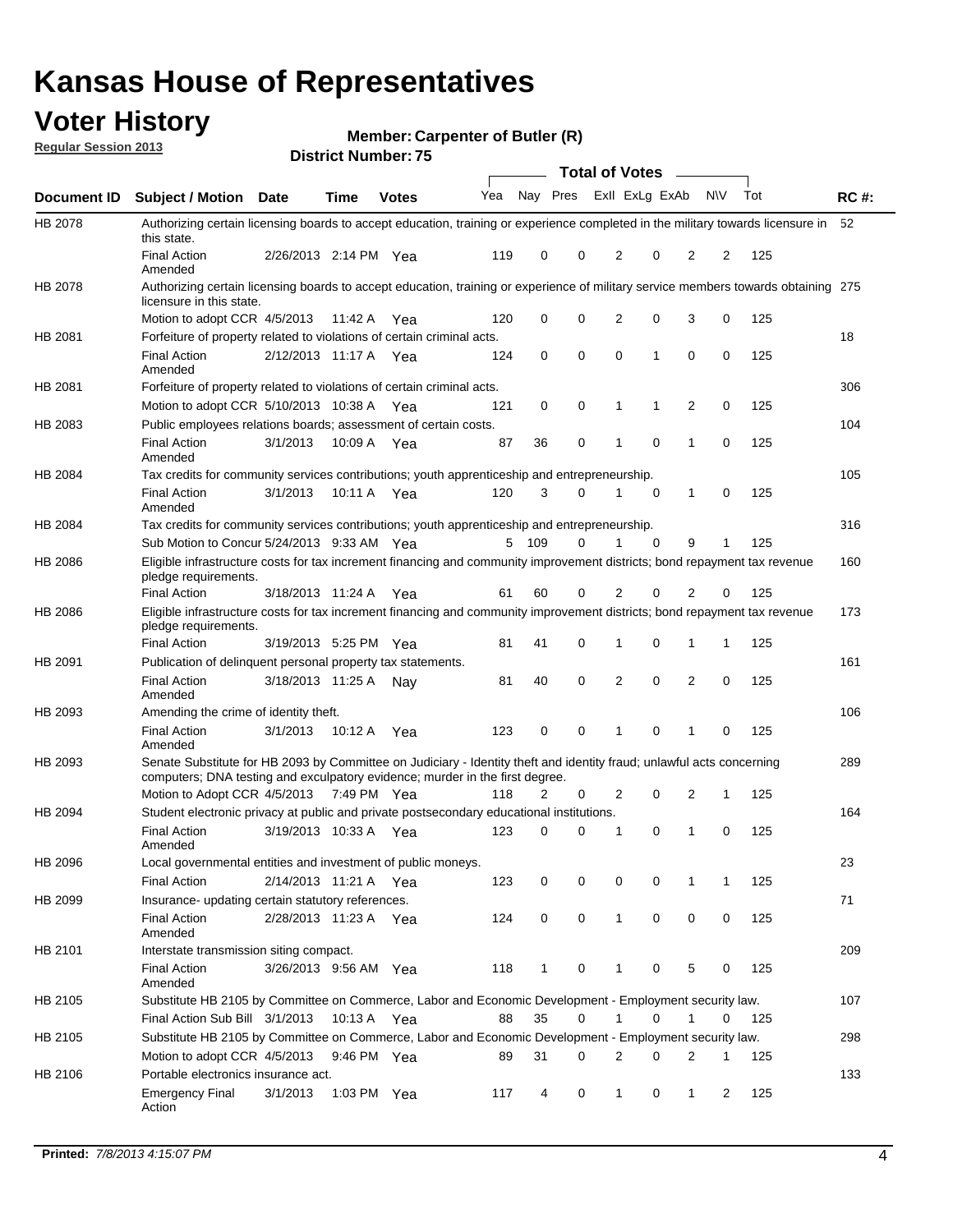## **Voter History**

**Member: Carpenter of Butler (R)** 

**Regular Session 2013**

|             |                                                                                                                                                                                                                                                                      |                        |             | ר וסמווטג ו <b>שמווועדו</b> |     |                |             | <b>Total of Votes</b> |   | $\sim$         |                |     |             |
|-------------|----------------------------------------------------------------------------------------------------------------------------------------------------------------------------------------------------------------------------------------------------------------------|------------------------|-------------|-----------------------------|-----|----------------|-------------|-----------------------|---|----------------|----------------|-----|-------------|
| Document ID | <b>Subject / Motion Date</b>                                                                                                                                                                                                                                         |                        | <b>Time</b> | <b>Votes</b>                | Yea | Nay Pres       |             | Exll ExLg ExAb        |   |                | <b>NV</b>      | Tot | <b>RC#:</b> |
| HB 2107     | Insurance; enacting the electronic notice and document act.                                                                                                                                                                                                          |                        |             |                             |     |                |             |                       |   |                |                |     | 134         |
|             | <b>Emergency Final</b><br><b>Action Amend</b>                                                                                                                                                                                                                        | 3/1/2013               | 1:04 PM Yea |                             | 121 | 0              | 0           | 1                     | 0 | 1              | 2              | 125 |             |
| HB 2107     | Insurance; enacting the electronic notice and document act, return of premiums separate from the notice of adverse<br>underwriting decision, statutory updates, uninsurable health plan increase in lifetime limit, mandate lite, certain company<br>dividend plans. |                        |             |                             |     |                |             |                       |   |                |                |     | 281         |
|             | Motion to Adopt CCR 4/5/2013                                                                                                                                                                                                                                         |                        | 4:06 PM Yea |                             | 69  | 50             | 0           | 2                     | 0 | 3              | $\mathbf{1}$   | 125 |             |
| HB 2109     | School finance; military pupil count.                                                                                                                                                                                                                                |                        |             |                             |     |                |             |                       |   |                |                |     | 108         |
|             | <b>Final Action</b>                                                                                                                                                                                                                                                  | 3/1/2013               | 10:15A      | Yea                         | 104 | 19             | 0           | 1                     | 0 | $\mathbf{1}$   | 0              | 125 |             |
| HB 2109     | Enacting the Kansas children's protection act.                                                                                                                                                                                                                       |                        |             |                             |     |                |             |                       |   |                |                |     | 277         |
|             | Motion to Adopt CCR 4/5/2013                                                                                                                                                                                                                                         |                        | 12:31 P     | Yea                         | 116 | $\overline{2}$ | 0           | 2                     | 0 | 3              | $\overline{2}$ | 125 |             |
| HB 2112     | Campaign finance; transfer of campaign money to another candidacy.                                                                                                                                                                                                   |                        |             |                             |     |                |             |                       |   |                |                |     | 72          |
|             | <b>Final Action</b><br>Amended                                                                                                                                                                                                                                       | 2/28/2013 11:25 A Yea  |             |                             | 95  | 29             | 0           | 1                     | 0 | 0              | 0              | 125 |             |
| HB 2114     | Debt setoff; collection assistance fee.                                                                                                                                                                                                                              |                        |             |                             |     |                |             |                       |   |                |                |     | 21          |
|             | <b>Final Action</b>                                                                                                                                                                                                                                                  | 2/13/2013 11:34 A      |             | Yea                         | 90  | 32             | 0           | 0                     | 0 | 3              | 0              | 125 |             |
| HB 2115     | Relating to the employment of retired judges and justices.                                                                                                                                                                                                           |                        |             |                             |     |                |             |                       |   |                |                |     | 73          |
|             | <b>Final Action</b>                                                                                                                                                                                                                                                  | 2/28/2013 11:27 A      |             | Yea                         | 124 | 0              | $\mathbf 0$ | 1                     | 0 | 0              | 0              | 125 |             |
| HB 2115     | Courts; employment of retired judges and justices; court debt setoff.                                                                                                                                                                                                |                        |             |                             |     |                |             |                       |   |                |                |     | 309         |
|             | Motion to Adopt CCR 5/14/2013 2:14 PM                                                                                                                                                                                                                                |                        |             | Nav                         | 100 | 13             | 0           | 1                     | 0 | 9              | 2              | 125 |             |
| HB 2118     | Preservation of historic property; environs authority deleted.                                                                                                                                                                                                       |                        |             |                             |     |                |             |                       |   |                |                |     | 62          |
|             | <b>Final Action</b>                                                                                                                                                                                                                                                  | 2/27/2013 12:30 P      |             | Yea                         | 99  | 24             | 0           | 1                     | 0 | $\mathbf{1}$   | 0              | 125 |             |
| HB 2120     | Updating provisions relating to the Kansas bureau of investigations DNA database.                                                                                                                                                                                    |                        |             |                             |     |                |             |                       |   |                |                |     | 109         |
|             | <b>Final Action</b><br>Amended                                                                                                                                                                                                                                       | 3/1/2013               | 10:16 A     | Yea                         | 121 | 2              | 0           | 1                     | 0 | 1              | 0              | 125 |             |
| HB 2120     | Updating provisions relating to DNA collection and DNA evidence; amending the definition of a bet for purposes of the Kansas 302<br>criminal code; sentencing for possession of a firearm during a drug felony                                                       |                        |             |                             |     |                |             |                       |   |                |                |     |             |
|             | Motion to adopt CCR 5/9/2013 11:32 A Nay                                                                                                                                                                                                                             |                        |             |                             | 74  | 49             | 0           |                       | 0 | 1              | 0              | 125 |             |
| HB 2122     | Real estate brokers and salespersons; licensing requirements; sales transaction requirements.                                                                                                                                                                        |                        |             |                             |     |                |             |                       |   |                |                |     | 37          |
|             | <b>Final Action</b><br>Amended                                                                                                                                                                                                                                       | 2/20/2013 11:13 A Yea  |             |                             | 121 | 1              | 0           |                       | 0 | 2              | 0              | 125 |             |
| HB 2125     | Increasing real estate broker's and salesperson's license fees.                                                                                                                                                                                                      |                        |             |                             |     |                |             |                       |   |                |                |     | 38          |
|             | <b>Final Action</b>                                                                                                                                                                                                                                                  | 2/20/2013 12:16 P      |             | Nav                         | 71  | 50             | 1           | 0                     | 0 | 0              | 3              | 125 |             |
| HB 2128     | Open records act; exceptions.                                                                                                                                                                                                                                        |                        |             |                             |     |                |             |                       |   |                |                |     | 74          |
|             | <b>Final Action</b><br>Amended                                                                                                                                                                                                                                       | 2/28/2013 11:28 A      |             | Yea                         | 124 | 0              | 0           | 1                     | 0 | 0              | 0              | 125 |             |
| HB 2128     | Open records act; exceptions.                                                                                                                                                                                                                                        |                        |             |                             |     |                |             |                       |   |                |                |     | 259         |
|             | Motion to Concur                                                                                                                                                                                                                                                     | 4/3/2013               | 10:29 A     | Yea                         | 119 | 0              | 0           | 1                     | 0 | 3              | $\overline{2}$ | 125 |             |
| HB 2130     | Elections; petition circulators.                                                                                                                                                                                                                                     |                        |             |                             |     |                |             |                       |   |                |                |     | 30          |
|             | <b>Final Action</b>                                                                                                                                                                                                                                                  | 2/18/2013 11:17 A ExAb |             |                             | 118 | $\mathbf{1}$   | 0           | $\overline{c}$        | 0 | 4              | 0              | 125 |             |
| HB 2135     | Property tax exemption; military housing.                                                                                                                                                                                                                            |                        |             |                             |     |                |             |                       |   |                |                |     | 162         |
|             | <b>Final Action</b>                                                                                                                                                                                                                                                  | 3/18/2013 11:27 A      |             | Nay                         | 117 | 4              | 0           | $\overline{c}$        | 0 | $\overline{2}$ | 0              | 125 |             |
| HB 2138     | Repealing statutes related to oil and gas.                                                                                                                                                                                                                           |                        |             |                             |     |                |             |                       |   |                |                |     | 53          |
|             | <b>Final Action</b><br>Amended                                                                                                                                                                                                                                       | 2/26/2013 2:16 PM Yea  |             |                             | 119 | 0              | 0           | 2                     | 0 | $\overline{2}$ | 2              | 125 |             |
| HB 2139     | Canceled warrants.                                                                                                                                                                                                                                                   |                        |             |                             |     |                |             |                       |   |                |                |     | 75          |
|             | <b>Final Action</b><br>Amended                                                                                                                                                                                                                                       | 2/28/2013 11:30 A      |             | Yea                         | 99  | 25             | 0           | 1                     | 0 | 0              | 0              | 125 |             |
| HB 2139     | Canceled warrants.                                                                                                                                                                                                                                                   |                        |             |                             |     |                |             |                       |   |                |                |     | 266         |
|             | Motion to Concur                                                                                                                                                                                                                                                     | 4/4/2013               | 2:40 PM     | Yea                         | 114 | 8              | 0           | 1                     | 0 | 2              | 0              | 125 |             |
| HB 2140     | Repealing K.S.A. 72-60b03                                                                                                                                                                                                                                            |                        |             |                             |     |                |             |                       |   |                |                |     | 39          |
|             | <b>Final Action</b>                                                                                                                                                                                                                                                  | 2/20/2013 12:17 P      |             | Yea                         | 122 | 0              | 0           | 0                     | 0 | 0              | 3              | 125 |             |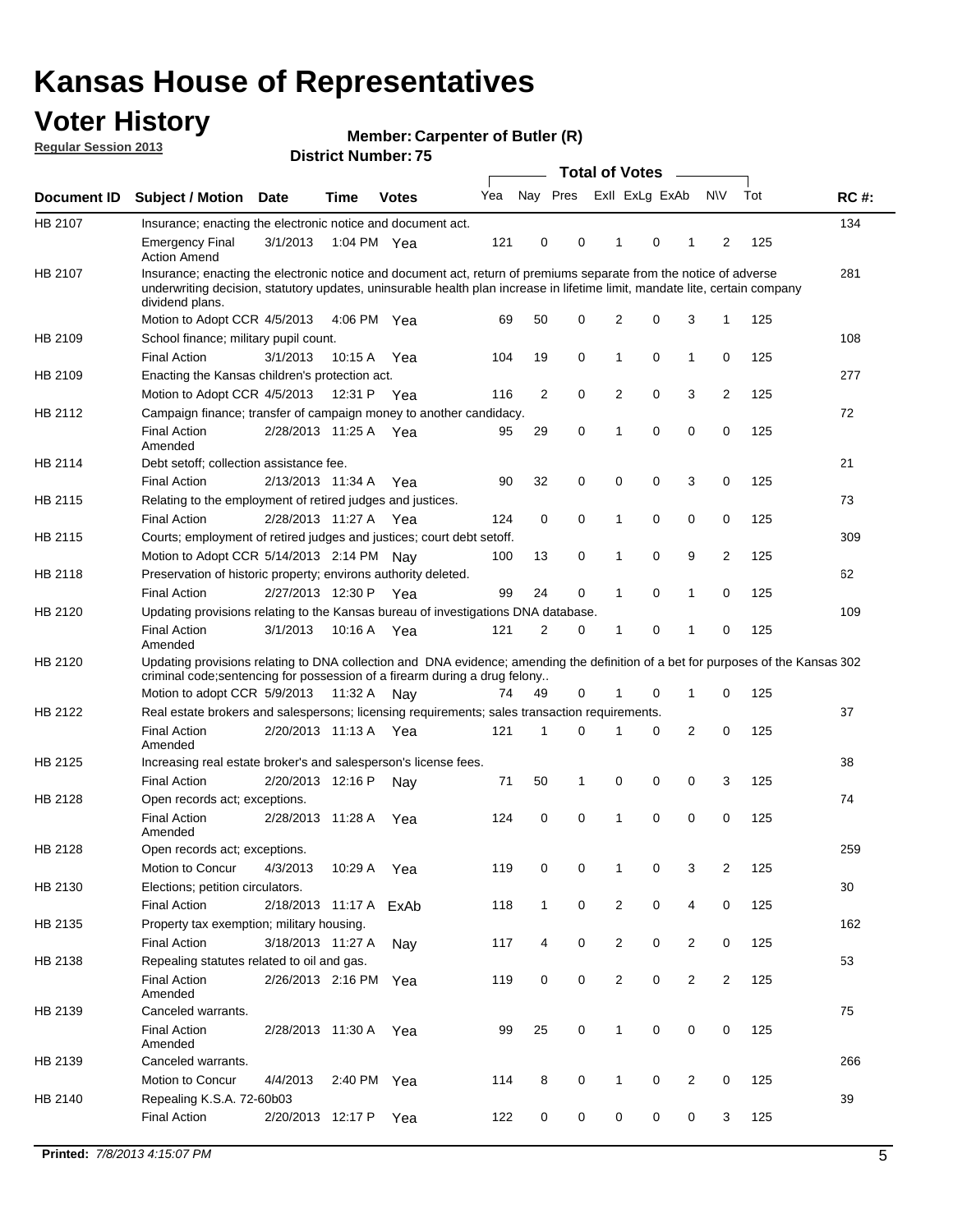**Voter History** 

**Member: Carpenter of Butler (R)** 

**Regular Session 2013**

|                |                                                                                                                                              |                       |                        |                        |                             |    | <b>Total of Votes</b> |              |          | $\sim$      |     |     |             |
|----------------|----------------------------------------------------------------------------------------------------------------------------------------------|-----------------------|------------------------|------------------------|-----------------------------|----|-----------------------|--------------|----------|-------------|-----|-----|-------------|
|                | Document ID Subject / Motion Date                                                                                                            |                       | Time                   | <b>Votes</b>           | Yea Nay Pres ExII ExLg ExAb |    |                       |              |          |             | N\V | Tot | <b>RC#:</b> |
| HB 2141        | Repealer; elections process for certain unified school districts.                                                                            |                       |                        |                        |                             |    |                       |              |          |             |     |     | 24          |
|                | <b>Final Action</b>                                                                                                                          | 2/14/2013 11:23 A     |                        | Yea                    | 123                         | 0  | 0                     | 0            | 0        | 1           | 1   | 125 |             |
| HB 2142        | Certain educational statutes concerning USD land transfers and higher education loan and grant programs.                                     |                       |                        |                        |                             |    |                       |              |          |             |     |     | 40          |
|                | <b>Final Action</b>                                                                                                                          | 2/20/2013 12:19 P     |                        | Yea                    | 122                         | 0  | 0                     | 0            | 0        | 0           | 3   | 125 |             |
| HB 2143        | Repealing outdated provisions relating to the purchase of certain real estate by the department of corrections.                              |                       |                        |                        |                             |    |                       |              |          |             |     |     | 34          |
|                | <b>Final Action</b>                                                                                                                          |                       | 2/20/2013 11:09 A Yea  |                        | 122                         | 0  | 0                     |              | 0        | 2           | 0   | 125 |             |
| HB 2144        | Repealing unnecessary statutes relating to juveniles.                                                                                        |                       |                        |                        |                             |    |                       |              |          |             |     |     | 76          |
|                | <b>Final Action</b>                                                                                                                          |                       | 2/28/2013 11:32 A Yea  |                        | 124                         | 0  | 0                     |              | 0        | 0           | 0   | 125 |             |
| <b>HB 2145</b> | Repealing K.S.A. 75-5028; concerning the sale of real estate by the secretary of transportation.                                             |                       |                        |                        |                             |    |                       |              |          |             |     |     | 35          |
|                | <b>Final Action</b>                                                                                                                          |                       | 2/20/2013 11:11 A Yea  |                        | 122                         | 0  | 0                     |              | 0        | 2           | 0   | 125 |             |
| HB 2146        | Repealing the cancer drug repository program K.S.A. 2012 Supp. 65-1664 through 65-1667 and amending K.S.A. 2012 Supp. 77<br>65-1636.         |                       |                        |                        |                             |    |                       |              |          |             |     |     |             |
|                | <b>Final Action</b>                                                                                                                          |                       | 2/28/2013 11:33 A      | Yea                    | 124                         | 0  | 0                     |              | 0        | 0           | 0   | 125 |             |
| HB 2147        | Repealer; use of metric system on certain road signs and markers, moving of heavy vehicles on bridges or culverts, interstate 94<br>bridges. |                       |                        |                        |                             |    |                       |              |          |             |     |     |             |
|                | <b>Final Action</b>                                                                                                                          | 3/1/2013              |                        | 9:52 AM Yea            | 123                         | 0  | 0                     | 1            | 0        | 1           | 0   | 125 |             |
| HB 2148        | Repealers; postsecondary education scholarship provisions.                                                                                   |                       |                        |                        |                             |    |                       |              |          |             |     |     | 41          |
|                | <b>Final Action</b>                                                                                                                          | 2/20/2013 12:21 P Yea |                        |                        | 106                         | 16 | 0                     | 0            | 0        | 0           | 3   | 125 |             |
| HB 2149        | Repealers; postsecondary education student loans and tuition grants.                                                                         |                       |                        |                        |                             |    |                       |              |          |             |     |     | 42          |
|                | <b>Final Action</b>                                                                                                                          |                       | 2/20/2013 12:22 P      | Yea                    | 108                         | 14 | 0                     | 0            | 0        | $\Omega$    | 3   | 125 |             |
| HB 2149        | Repealing a \$500,000 transfer from highway patrol training center fund to the state general fund.                                           |                       |                        |                        |                             |    |                       |              |          |             |     |     | 314         |
|                | Motion to Concur                                                                                                                             |                       | 5/23/2013 10:22 A Yea  |                        | 113                         | 0  | 0                     | 1            | 0        | 8           | 3   | 125 |             |
| HB 2150        | Repealers; workforce development loan program act.                                                                                           |                       |                        |                        |                             |    |                       |              |          |             |     |     | 78          |
|                | <b>Final Action</b>                                                                                                                          |                       | 2/28/2013 11:34 A Yea  |                        | 94                          | 30 | 0                     | 1            | 0        | $\mathbf 0$ | 0   | 125 |             |
| HB 2150        | Senate Substitute for HB 2150 by Committee on Commerce--Concerning the Kansas employment first oversight commission.                         |                       |                        |                        |                             |    |                       |              |          |             |     |     | 267         |
|                | Motion to Concur                                                                                                                             | 4/4/2013              |                        | 2:44 PM Yea            | 110                         | 12 | 0                     | 1            | 0        | 2           | 0   | 125 |             |
| HB 2151        | Repealers; report on medically underserved areas of the state.                                                                               |                       |                        |                        |                             |    |                       |              |          |             |     |     | 63          |
|                | <b>Final Action</b>                                                                                                                          |                       | 2/27/2013 12:31 P      | Yea                    | 123                         | 0  | 0                     | 1            | 0        | 1           | 0   | 125 |             |
| HB 2152        | Repealer: uniform land sales practices act.                                                                                                  |                       |                        |                        |                             |    |                       |              |          |             |     |     | 36          |
|                | <b>Final Action</b>                                                                                                                          |                       | 2/20/2013 11:12 A      | Yea                    | 122                         | 0  | 0                     | 1            | 0        | 2           | 0   | 125 |             |
| HB 2153        | Unused medications act; dontating entities.                                                                                                  |                       |                        |                        |                             |    |                       |              |          |             |     |     | 64          |
|                | <b>Final Action</b><br>Amended                                                                                                               | 2/27/2013 12:33 P     |                        | Yea                    | 123                         | 0  | 0                     |              | 0        | 1           | 0   | 125 |             |
| HB 2154        | Senate Substitute for HB 2154 by Committee on Public Health and Welfare--Cosmetology; relating to licensure and renewal of 31                |                       |                        |                        |                             |    |                       |              |          |             |     |     |             |
|                | persons, salons and clinics.<br><b>Final Action</b><br>Amended                                                                               |                       | 2/18/2013 11:19 A ExAb |                        | 119                         | 0  | 0                     | 2            | 0        |             | 0   | 125 |             |
| HB 2155        | Cosmetology; relating to licensure and renewal.                                                                                              |                       |                        |                        |                             |    |                       |              |          |             |     |     | 32          |
|                | <b>Final Action</b><br>Amended                                                                                                               |                       |                        | 2/18/2013 11:21 A ExAb | 119                         | 0  | 0                     | 2            | 0        | 4           | 0   | 125 |             |
| HB 2156        | Repealers; school finance; area vocational school fund; local effort as applied to U.S.D. No. 450                                            |                       |                        |                        |                             |    |                       |              |          |             |     |     | 43          |
|                | <b>Final Action</b>                                                                                                                          | 2/20/2013 12:23 P     |                        | Yea                    | 122                         | 0  | $\Omega$              | 0            | 0        | 0           | 3   | 125 |             |
| HB 2160        | Quality care assessment on skilled nursing care facilities.                                                                                  |                       |                        |                        |                             |    |                       |              |          |             |     |     | 144         |
|                | <b>Final Action</b>                                                                                                                          | 3/7/2013              | 12:13 P                | Yea                    | 100                         | 21 | 0                     | $\mathbf{1}$ | 0        | 3           | 0   | 125 |             |
| HB 2162        | Prohibition on use of state appropriated moneys to lobby relating to gun control at federal, state and local ogvernment level.               |                       |                        |                        |                             |    |                       |              |          |             |     |     | 79          |
|                | <b>Final Action</b><br>Amended                                                                                                               |                       | 2/28/2013 11:36 A Yea  |                        | 120                         | 4  | 0                     | 1            | 0        | 0           | 0   | 125 |             |
| HB 2162        | Prohibition on use of state appropriated moneys to lobby at federal, state and local government levels relating to gun control.              |                       |                        |                        |                             |    |                       |              |          |             |     |     | 312         |
|                | Motion to adopt CCR 5/21/2013 2:52 PM Yea                                                                                                    |                       |                        |                        | 83                          | 28 | 0                     | 1            | $\Omega$ | 13          | 0   | 125 |             |
| HB 2163        | Relating to garnishment proceedings.                                                                                                         |                       |                        |                        |                             |    |                       |              |          |             |     |     | 80          |
|                | <b>Final Action</b>                                                                                                                          |                       | 2/28/2013 11:37 A Yea  |                        | 124                         | 0  | 0                     | $\mathbf{1}$ | 0        | 0           | 0   | 125 |             |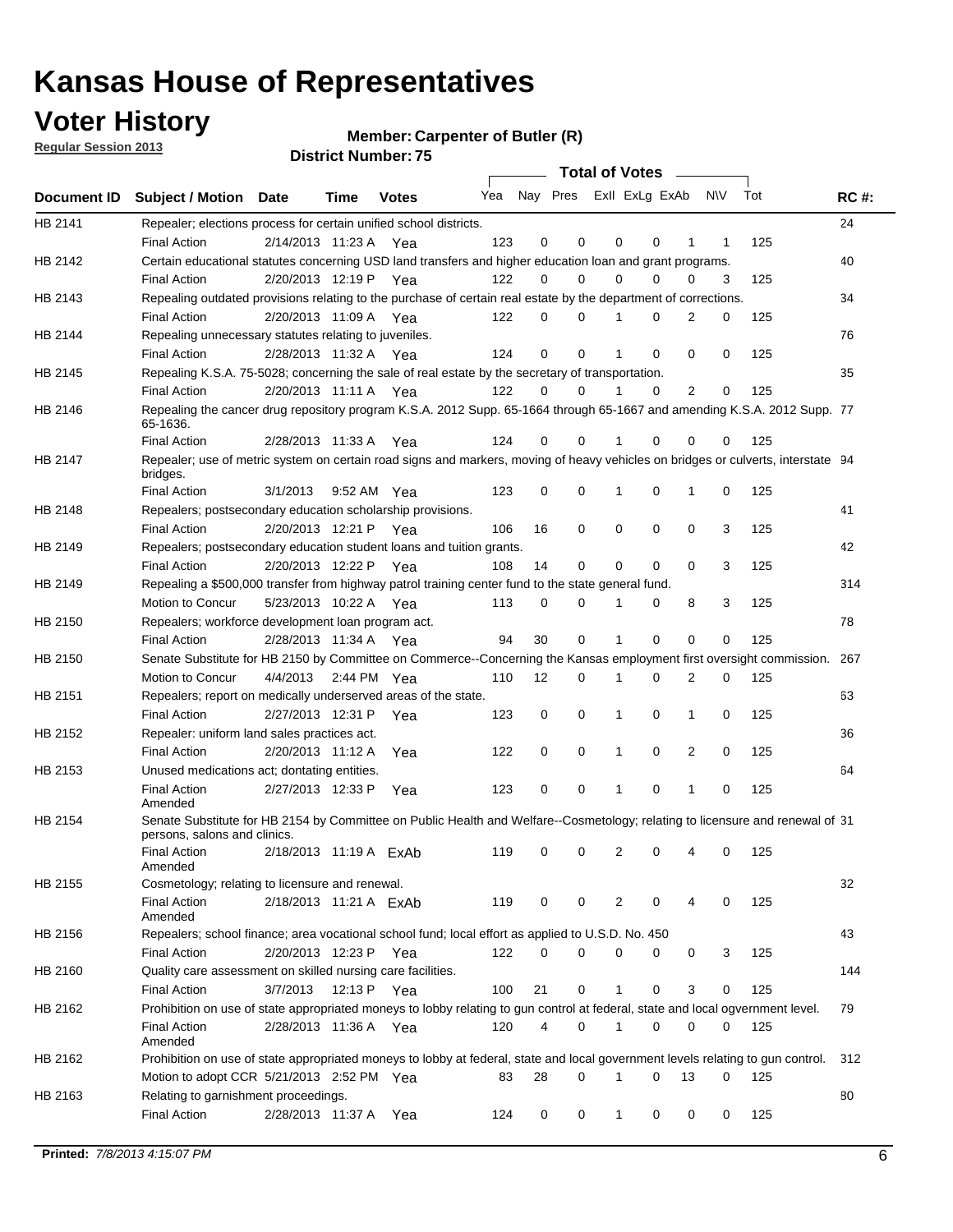## **Voter History**

**Regular Session 2013**

#### **Member: Carpenter of Butler (R)**

|                    |                                                                                                                                                                                                                                    |                       |             | ו וסעוווענו ועשווועכן. <i>ב</i> ש |     |              |          | <b>Total of Votes</b> |          | $\sim$ |                |     |             |
|--------------------|------------------------------------------------------------------------------------------------------------------------------------------------------------------------------------------------------------------------------------|-----------------------|-------------|-----------------------------------|-----|--------------|----------|-----------------------|----------|--------|----------------|-----|-------------|
| <b>Document ID</b> | <b>Subject / Motion Date</b>                                                                                                                                                                                                       |                       | Time        | <b>Votes</b>                      |     | Yea Nay Pres |          | Exll ExLg ExAb        |          |        | <b>NV</b>      | Tot | <b>RC#:</b> |
| HB 2164            | Relating to jurors; information disqualifying prospective juror from jury service.                                                                                                                                                 |                       |             |                                   |     |              |          |                       |          |        |                |     | 47          |
|                    | <b>Final Action</b><br>Amended                                                                                                                                                                                                     | 2/25/2013 12:12 P Yea |             |                                   | 75  | 45           | 0        | 0                     | 0        | 0      | 5              | 125 |             |
| HB 2164            | Juries and grand juries.                                                                                                                                                                                                           |                       |             |                                   |     |              |          |                       |          |        |                |     | 284         |
|                    | Motion to Adopt CCR 4/5/2013                                                                                                                                                                                                       |                       |             | 5:53 PM Yea                       | 92  | 28           | 0        | 2                     | 0        | 2      | $\mathbf 1$    | 125 |             |
| HB 2166            | Sub HB 2166 by Committee on Judiciary -- Relating to the medical assistance recovery program.                                                                                                                                      |                       |             |                                   |     |              |          |                       |          |        |                |     | 165         |
|                    | Final Action Sub Bill 3/19/2013 10:34 A Yea<br>Amended                                                                                                                                                                             |                       |             |                                   | 112 | 11           | 0        | 1                     | 0        | 1      | 0              | 125 |             |
| HB 2167            | Establishing Native American legislative day at the capitol.                                                                                                                                                                       |                       |             |                                   |     |              |          |                       |          |        |                |     | 54          |
|                    | <b>Final Action</b>                                                                                                                                                                                                                | 2/26/2013 2:17 PM Yea |             |                                   | 119 | 0            | 0        | 2                     | 0        | 2      | 2              | 125 |             |
| HB 2167            | Senate Substitute for HB 2167 by Committee on Federal and State Affairs -- Concerning fireworks; regulations thereof.                                                                                                              |                       |             |                                   |     |              |          |                       |          |        |                |     | 261         |
|                    | Motion to Concur                                                                                                                                                                                                                   | 4/4/2013              | 11:11 A Yea |                                   | 100 | 23           | 0        | 1                     | 0        | 1      | 0              | 125 |             |
| HB 2169            | Allowing for proceedings to determine final disposition of prisoner's pending probation revocations.                                                                                                                               |                       |             |                                   |     |              |          |                       |          |        |                |     | 49          |
|                    | <b>Final Action</b>                                                                                                                                                                                                                | 2/26/2013 2:10 PM Yea |             |                                   | 119 | 0            | 0        | 0                     | 0        | 0      | 6              | 125 |             |
| HB 2170            | Concerning sentencing dispositions, probation and postrelease supervision.                                                                                                                                                         |                       |             |                                   |     |              |          |                       |          |        |                |     | 110         |
|                    | <b>Final Action</b><br>Amended                                                                                                                                                                                                     | 3/1/2013              |             | 10:23 A Yea                       | 79  | 44           | 0        | 1                     | 0        | 1      | 0              | 125 |             |
| HB 2170            | Concerning sentencing dispositions, probation and postrelease supervision.                                                                                                                                                         |                       |             |                                   |     |              |          |                       |          |        |                |     | 256         |
|                    | Motion to Concur                                                                                                                                                                                                                   | 4/1/2013              | 10:54 A     | Nay                               | 75  | 44           | 0        | $\mathbf{1}$          | 0        | 2      | 3              | 125 |             |
| HB 2172            | Cemeteries; cemetery corporations and cemetery merchandise.                                                                                                                                                                        |                       |             |                                   |     |              |          |                       |          |        |                |     | 81          |
|                    | <b>Final Action</b><br>Amended                                                                                                                                                                                                     | 2/28/2013 11:38 A Yea |             |                                   | 124 | 0            | $\Omega$ | 1                     | $\Omega$ | 0      | 0              | 125 |             |
| HB 2176            | The Eisenhower foundation license plate.                                                                                                                                                                                           |                       |             |                                   |     |              |          |                       |          |        |                |     | 57          |
|                    | <b>Final Action</b>                                                                                                                                                                                                                | 2/27/2013 12:11 P     |             | Yea                               | 112 | 11           | 0        | 0                     | 0        |        | 1              | 125 |             |
| HB 2177            | Relating to motor carriers; concerning safety rules and regulations; certificates of convenience and necessity; transportation of 55<br>certain materials.                                                                         |                       |             |                                   |     |              |          |                       |          |        |                |     |             |
|                    | <b>Final Action</b><br>Amended                                                                                                                                                                                                     | 2/26/2013 2:18 PM Yea |             |                                   | 119 | 0            | 0        | 2                     | 0        | 2      | $\overline{2}$ | 125 |             |
| HB 2179            | Amending the secretary of labor's role of taking assignment of wage claims.                                                                                                                                                        |                       |             |                                   |     |              |          |                       |          |        |                |     | 111         |
|                    | <b>Final Action</b><br>Amended                                                                                                                                                                                                     | 3/1/2013              | 10:24 A Yea |                                   | 87  | 36           | 0        | 1                     | $\Omega$ |        | 0              | 125 |             |
| HB 2181            | Authorizing licensing bodies to accept certain online distance education courses towards licensure for military service member 55<br>applicants                                                                                    |                       |             |                                   |     |              |          |                       |          |        |                |     |             |
|                    | <b>Final Action</b>                                                                                                                                                                                                                | 2/27/2013 12:34 P     |             | Yea                               | 123 | 0            | 0        | 1                     | 0        | 1      | 0              | 125 |             |
| HB 2182            | Relating to grand juries.                                                                                                                                                                                                          |                       |             |                                   |     |              |          |                       |          |        |                |     | 152         |
|                    | <b>Final Action</b><br>Amended                                                                                                                                                                                                     | 3/13/2013 11:20 A     |             | Yea                               | 100 | 24           | 0        | 0                     | 0        | 1      | 0              | 125 |             |
| HB 2183            | Substitute HB 2183 by Committee on Health and Human Services - - designation and control of infectious and contagious<br>diseases.                                                                                                 |                       |             |                                   |     |              |          |                       |          |        |                |     | 112         |
|                    | Final Action Sub Bill 3/1/2013<br>Amended                                                                                                                                                                                          |                       |             | 10:26 A Yea                       | 122 | $\mathbf{1}$ | 0        | 1                     | 0        | 1      | 0              | 125 |             |
| HB 2183            | Substitute HB 2183 by Committee on Health and Human Services -- department of health and environment statutory duties<br>and functions, infectious and contagious diseases, laboratory services, health information technology and |                       |             |                                   |     |              |          |                       |          |        |                |     | 297         |
|                    | Motion to Adopt CCR 4/5/2013                                                                                                                                                                                                       |                       |             | 9:37 PM Yea                       | 120 | 0            | 0        | 2                     | 0        | 2      | $\mathbf{1}$   | 125 |             |
| HB 2185            | Consolidation of citites and counties; dual majority vote.                                                                                                                                                                         |                       |             |                                   |     |              |          |                       |          |        |                |     | 113         |
|                    | <b>Final Action</b><br>Amended                                                                                                                                                                                                     | 3/1/2013              |             | 10:27 A Yea                       | 119 | 4            | 0        | 1                     | 0        | 1      | 0              | 125 |             |
| HB 2193            | Public facilities; accessiblity standards for disabled persons.                                                                                                                                                                    |                       |             |                                   |     |              |          |                       |          |        |                |     | 145         |
|                    | <b>Final Action</b>                                                                                                                                                                                                                | 3/7/2013              | 12:14 P     | Yea                               | 121 | 0            | 0        | 1                     | 0        | 3      | 0              | 125 |             |
| HB 2195            | Claims against the state; 2012 Joint Committee recommendations.                                                                                                                                                                    |                       |             |                                   |     |              |          |                       |          |        |                |     | 146         |
|                    | <b>Final Action</b><br>Amended                                                                                                                                                                                                     | 3/7/2013              |             | 12:16 P Yea                       | 110 | 10           | 0        | $\mathbf{1}$          | 0        | 3      | $\mathbf{1}$   | 125 |             |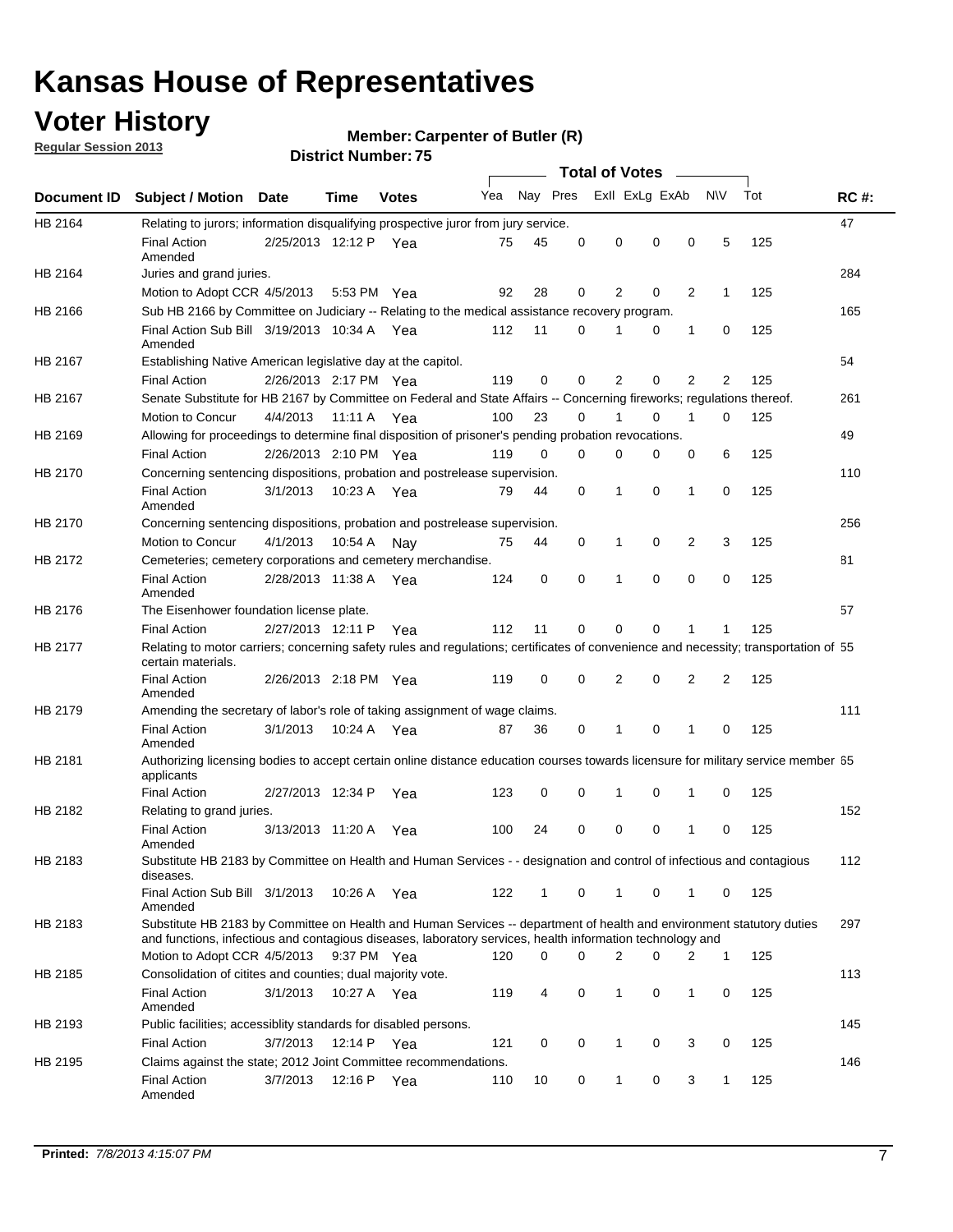## **Voter History**

**Member: Carpenter of Butler (R)** 

**Regular Session 2013**

|             |                                                                                                                                                                             |                        |             |              |     |          |   | <b>Total of Votes</b> |   |              |            |     |             |
|-------------|-----------------------------------------------------------------------------------------------------------------------------------------------------------------------------|------------------------|-------------|--------------|-----|----------|---|-----------------------|---|--------------|------------|-----|-------------|
| Document ID | <b>Subject / Motion Date</b>                                                                                                                                                |                        | Time        | <b>Votes</b> | Yea | Nay Pres |   | Exll ExLg ExAb        |   |              | <b>N/A</b> | Tot | <b>RC#:</b> |
| HB 2197     | Kansas state high school activities association; membership of board of directors and executive board.                                                                      |                        |             |              |     |          |   |                       |   |              |            |     | 249         |
|             | Emergency Final<br><b>Action Amend</b>                                                                                                                                      | 3/26/2013 8:46 PM Yea  |             |              | 69  | 53       | 0 |                       | 0 | 2            | 0          | 125 |             |
| HB 2199     | Second amendment protection act.                                                                                                                                            |                        |             |              |     |          |   |                       |   |              |            |     | 157         |
|             | <b>Final Action</b><br>Amended                                                                                                                                              | 3/14/2013 11:34 A      |             | Yea          | 94  | 29       | 0 | 0                     | 0 | 2            | 0          | 125 |             |
| HB 2199     | Senate Substitute for HB 2199 by Committee on Federal and State Affairs--Secretary of Administration; successor; diretor of                                                 |                        |             |              |     |          |   |                       |   |              |            |     | 313         |
|             | accounts and reports; certain rules and regulations; Kansas liquor control act.                                                                                             |                        |             |              |     |          |   |                       |   |              |            |     |             |
|             | Motion to adopt CCR 5/22/2013 2:17 PM Yea                                                                                                                                   |                        |             |              | 89  | 23       | 0 | 1                     | 0 | 12           | 0          | 125 |             |
| HB 2200     | Executive chief information technology officer; office of information tehcnology services.                                                                                  |                        |             |              |     |          |   |                       |   |              |            |     | 114         |
|             | <b>Final Action</b><br>Amended                                                                                                                                              | 3/1/2013               | 10:28 A     | Yea          | 121 | 2        | 0 | 1                     | 0 | 1            | 0          | 125 |             |
| HB 2201     | Telecommunications; regulation by the state corporation commission and distributions from the Kansas universal service<br>fund.                                             |                        |             |              |     |          |   |                       |   |              |            |     | 33          |
|             | <b>Final Action</b><br>Amended                                                                                                                                              | 2/18/2013 11:24 A ExAb |             |              | 118 | 1        | 0 | 2                     | 0 | 4            | 0          | 125 |             |
| HB 2201     | Telecommunications; regulation by the state corporation commission and distributions from the Kansas universal service<br>fund.                                             |                        |             |              |     |          |   |                       |   |              |            |     | 278         |
|             | Motion to Adopt CCR 4/5/2013                                                                                                                                                |                        | 12:57 P     | Nav          | 99  | 20       | 0 | 2                     | 0 | 3            | 1          | 125 |             |
| HB 2202     | Providing automatic relief from certain motor carrier restrictions upon the governor's declaration of emergency.                                                            |                        |             |              |     |          |   |                       |   |              |            |     | 44          |
|             | <b>Final Action</b><br>Amended                                                                                                                                              | 2/20/2013 12:25 P      |             | Yea          | 122 | 0        | 0 | 0                     | 0 | 0            | 3          | 125 |             |
| HB 2203     | Relating to exercise of religion.                                                                                                                                           |                        |             |              |     |          |   |                       |   |              |            |     | 115         |
|             | <b>Final Action</b><br>Amended                                                                                                                                              | 3/1/2013               | 10:31 A     | Yea          | 109 | 14       | 0 | 1                     | 0 | 1            | 0          | 125 |             |
| HB 2203     | Relating to exercise of religion.                                                                                                                                           |                        |             |              |     |          |   |                       |   |              |            |     | 200         |
|             | Motion to Concur                                                                                                                                                            | 3/25/2013 9:41 AM      |             | Yea          | 109 | 12       | 0 | 2                     | 0 | 2            | 0          | 125 |             |
| HB 2204     | Relating to redemption of real property.                                                                                                                                    |                        |             |              |     |          |   |                       |   |              |            |     | 116         |
|             | <b>Final Action</b>                                                                                                                                                         | 3/1/2013               | 10:32 A     | Yea          | 123 | 0        | 0 | 1                     | 0 | 1            | 0          | 125 |             |
| HB 2204     | Amended<br>Extending the judicial branch surcharge for two years.                                                                                                           |                        |             |              |     |          |   |                       |   |              |            |     | 308         |
|             | Motion to adopt CCR 5/13/2013 10:38 A                                                                                                                                       |                        |             | Yea          | 121 | 1        | 0 | 0                     | 0 | 3            | 0          | 125 |             |
| HB 2205     | Adoption hearings; time and waiver of notice.                                                                                                                               |                        |             |              |     |          |   |                       |   |              |            |     | 117         |
|             | <b>Final Action</b>                                                                                                                                                         | 3/1/2013               | 10:33 A Yea |              | 123 | 0        | 0 | 1                     | 0 | 1            | 0          | 125 |             |
|             | Amended                                                                                                                                                                     |                        |             |              |     |          |   |                       |   |              |            |     |             |
| HB 2207     | Substitute HB 2207 by Committee on Agriculture and Natural Resources--Amending provisions relating to the regulation and<br>certification of animal feeding facilities.     |                        |             |              |     |          |   |                       |   |              |            |     | 56          |
|             | Final Action Sub Bill 2/26/2013 2:20 PM Yea                                                                                                                                 |                        |             |              | 119 | 0        | 0 | 2                     | 0 | 2            | 2          | 125 |             |
| HB 2207     | Substitute HB 2207 by Committee on Agriculture and Natural Resources--Amending provisions relating to the regulation and 257<br>certification of animal feeding facilities. |                        |             |              |     |          |   |                       |   |              |            |     |             |
|             | Motion to Concur                                                                                                                                                            | 4/1/2013 2:23 PM Yea   |             |              | 119 | 0        | 0 | 1                     | 0 | 3            | 2          | 125 |             |
| HB 2209     | Amendments to the Kansas offender registration act.                                                                                                                         |                        |             |              |     |          |   |                       |   |              |            |     | 66          |
|             | Final Action<br>Amended                                                                                                                                                     | 2/27/2013 12:35 P Yea  |             |              | 123 | 0        | 0 | $\mathbf{1}$          | 0 | $\mathbf{1}$ | 0          | 125 |             |
| HB 2210     | Elections; change of party affiliation.                                                                                                                                     |                        |             |              |     |          |   |                       |   |              |            |     | 132         |
|             | <b>Emergency Final</b><br><b>Action Amend</b>                                                                                                                               | 3/1/2013               | 1:02 PM Yea |              | 72  | 49       | 0 |                       | 0 | 1            | 2          | 125 |             |
| HB 2212     | Concerning the requirements to receiving a service grant through the veterans claims assistance program.                                                                    |                        |             |              |     |          |   |                       |   |              |            |     | 118         |
|             | Final Action                                                                                                                                                                | 3/1/2013               | 10:34 A Yea |              | 123 | 0        | 0 | $\mathbf{1}$          | 0 | 1            | 0          | 125 |             |
| HB 2213     | Member elections and retirement benefit determinations and one-time payments under KPERS act of 2015.                                                                       |                        |             |              |     |          |   |                       |   |              |            |     | 27          |
|             | <b>Final Action</b><br>Amended                                                                                                                                              | 2/15/2013 11:19 A ExAb |             |              | 115 | 0        | 0 | 2                     | 2 | 3            | 3          | 125 |             |
| HB 2213     | Member elections and retirement benefit determinations and one-time payments under KPERS act of 2015.                                                                       |                        |             |              |     |          |   |                       |   |              |            |     | 311         |
|             | Motion to adopt CCR 5/20/2013 2:11 PM Yea                                                                                                                                   |                        |             |              | 104 | $\Omega$ | 0 | 1                     | 0 | 16           | 4          | 125 |             |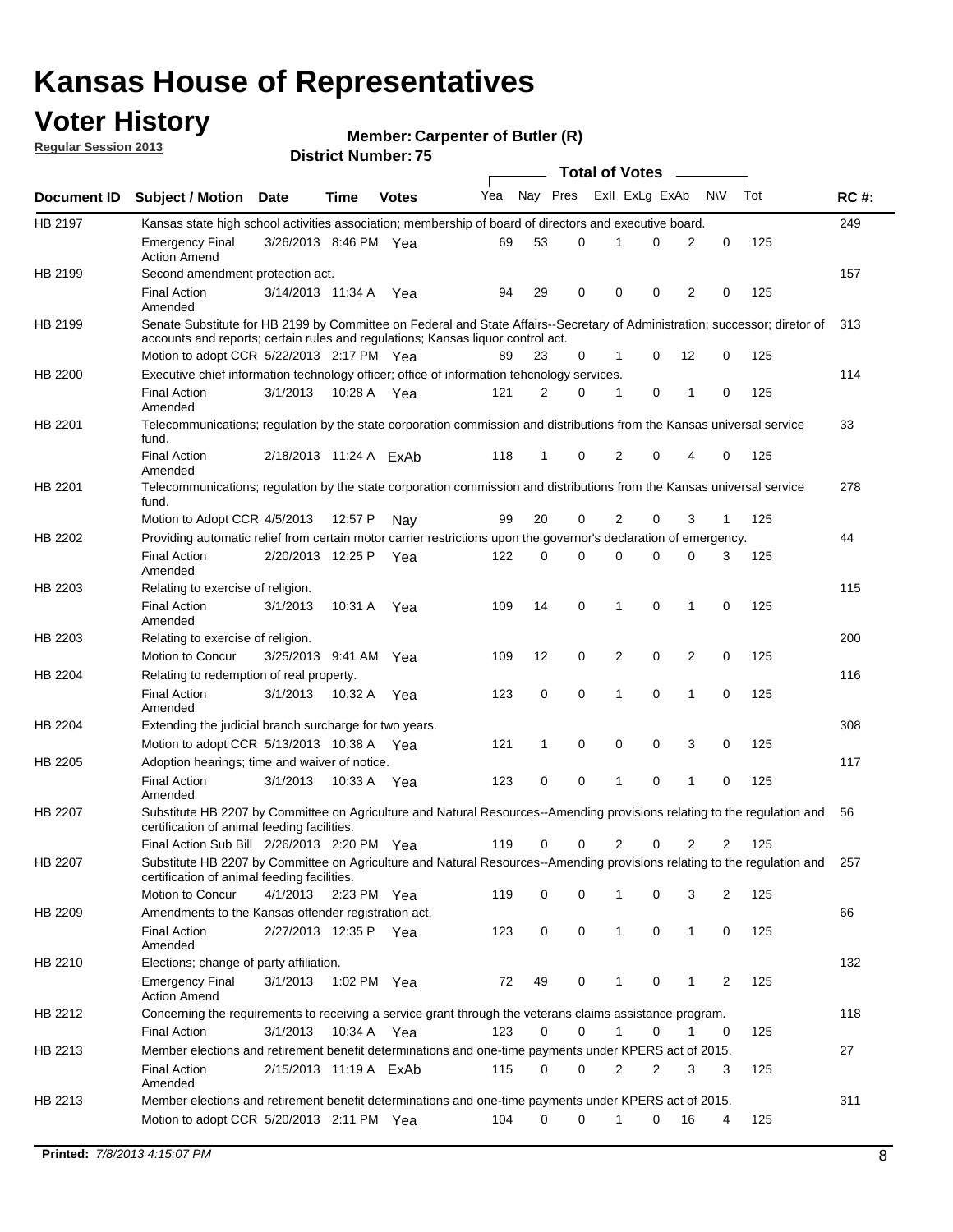## **Voter History**

**Member: Carpenter of Butler (R)** 

**Regular Session 2013**

|             |                                                                                                                                                                                                       |                        |               |              |     |          |          | <b>Total of Votes</b> |          | $\overline{\phantom{a}}$ |           |     |             |
|-------------|-------------------------------------------------------------------------------------------------------------------------------------------------------------------------------------------------------|------------------------|---------------|--------------|-----|----------|----------|-----------------------|----------|--------------------------|-----------|-----|-------------|
| Document ID | Subject / Motion Date                                                                                                                                                                                 |                        | <b>Time</b>   | <b>Votes</b> | Yea | Nay Pres |          | Exll ExLg ExAb        |          |                          | <b>NV</b> | Tot | <b>RC#:</b> |
| HB 2216     | Repealing certain joint committees and amending related statutes; amending the joint committees on special claims against<br>the state.                                                               |                        |               |              |     |          |          |                       |          |                          |           |     | 119         |
|             | <b>Final Action</b><br>Amended                                                                                                                                                                        | 3/1/2013               | 10:36 A       | Yea          | 91  | 32       | 0        | 1                     | 0        | 1                        | 0         | 125 |             |
| HB 2216     | Repealing certain joint committees and amending related statutes; amending the joint committees on special claims against<br>the state.                                                               |                        |               |              |     |          |          |                       |          |                          |           |     | 323         |
|             | Motion to adopt CCR 6/2/2013                                                                                                                                                                          |                        | 12:18 A       | Yea          | 81  | 28       | 0        | 1                     | 0        | 6                        | 9         | 125 |             |
| HB 2217     | Creating the crime of female genital mutilation and setting the penalty.                                                                                                                              |                        |               |              |     |          |          |                       |          |                          |           |     | 120         |
|             | <b>Final Action</b><br>Amended                                                                                                                                                                        | 3/1/2013               | 10:37 A Yea   |              | 123 | 0        | 0        | 1                     | 0        | 1                        | 0         | 125 |             |
| HB 2218     | Driving under the influence of alcohol or drugs; tests; implied consent; administrative hearings.                                                                                                     |                        |               |              |     |          |          |                       |          |                          |           |     | 82          |
|             | <b>Final Action</b>                                                                                                                                                                                   | 2/28/2013 11:40 A Yea  |               |              | 124 | 0        | $\Omega$ |                       | $\Omega$ | 0                        | 0         | 125 |             |
| HB 2218     | Driving under the influence of alcohol or drugs; boating under the influence of alcohol or drugs; tests; implied consent;<br>administrative hearings; aggravated battery DUI.                         |                        |               |              |     |          |          |                       |          |                          |           |     | 303         |
|             | Motion to adopt CCR 5/9/2013                                                                                                                                                                          |                        | 11:46 A Yea   |              | 120 | 2        | 0        | 1                     | 0        | 1                        | 1         | 125 |             |
| HB 2221     | Enacting the equal access act; school employees; professional employees organization.                                                                                                                 |                        |               |              |     |          |          |                       |          |                          |           |     | 83          |
|             | <b>Final Action</b>                                                                                                                                                                                   | 2/28/2013 11:42 A Yea  |               |              | 71  | 53       | 0        | 1                     | 0        | 0                        | 0         | 125 |             |
| HB 2222     | School districts; bullying policies.<br>Emergency Final                                                                                                                                               | 3/1/2013               | 1:13 PM $Yea$ |              | 119 | 1        | 1        | 1                     | 0        | 1                        | 2         | 125 | 141         |
| HB 2228     | <b>Action Amend</b><br>Decreased employer payments to group insurance reserve fund for KPERS plan of death and long-term disability benefits<br>during fiscal years 2014 and 2015.                    |                        |               |              |     |          |          |                       |          |                          |           |     | 28          |
|             | <b>Final Action</b><br>Amended                                                                                                                                                                        | 2/15/2013 11:21 A ExAb |               |              | 115 | 0        | 0        | 2                     | 2        | 3                        | 3         | 125 |             |
| HB 2231     | Substitute HB 2231 by Committee on Appropriations - Appropriations for FY 2014, FY 2015, FY 2016, FY 2017 and FY 2018 177<br>for various state agencies; capital improvement projects.                |                        |               |              |     |          |          |                       |          |                          |           |     |             |
|             | Final Action Sub Bill 3/20/2013 10:29 A Yea<br>Amended                                                                                                                                                |                        |               |              | 68  | 55       | 0        | 1                     | 0        | 1                        | 0         | 125 |             |
| HB 2234     | Contracts between the Kansas turnpike authority and the Kansas department of transportation.                                                                                                          |                        |               |              |     |          |          |                       |          |                          |           |     | 151         |
|             | <b>Final Action</b><br>Amended                                                                                                                                                                        | 3/11/2013 11:16 A      |               | Yea          | 81  | 41       | 0        | 0                     | 1        | 2                        | 0         | 125 |             |
| HB 2234     | Naming the secretary of transportation as the director of operations of the Kansas turnpike authority; pertaining to certain<br>contracts between the authority and the department of transportation. |                        |               |              |     |          |          |                       |          |                          |           |     | 299         |
|             | Motion to Adopt CCR 4/5/2013                                                                                                                                                                          |                        | 10:12 P       | Nav          | 76  | 44       | 0        | 2                     | 0        | 2                        | 1         | 125 |             |
| HB 2244     | Taxation of watercraft.<br><b>Emergency Final</b>                                                                                                                                                     | 3/26/2013 8:49 PM Yea  |               |              | 107 | 15       | 0        | 1                     | 0        | 2                        | 0         | 125 | 250         |
|             | <b>Action Amend</b>                                                                                                                                                                                   |                        |               |              |     |          |          |                       |          |                          |           |     |             |
| HB 2249     | City annexation of fire district land; double taxation; refund.<br>Final Action                                                                                                                       | 3/1/2013 10:39 A Yea   |               |              | 101 | 22       | 0        | $\mathbf{1}$          | $\cap$   | $\mathbf{1}$             | $\Omega$  | 125 | 121         |
|             | Amended                                                                                                                                                                                               |                        |               |              |     |          |          |                       |          |                          |           |     |             |
| HB 2249     | Certain property issues; fire districts; historic preservation; solid waste.                                                                                                                          |                        |               |              |     |          |          |                       |          |                          |           |     | 310         |
|             | Motion to Adopt CCR 5/17/2013 10:25 A Yea                                                                                                                                                             |                        |               |              | 92  | 18       | 0        |                       | 0        | 14                       | 0         | 125 |             |
| HB 2252     | Eliminating the statute of limitations for prosecutions of rape and aggravated criminal sodomy.                                                                                                       |                        |               |              |     |          |          |                       |          |                          |           |     | 122         |
|             | <b>Final Action</b><br>Amended                                                                                                                                                                        | 3/1/2013               | 10:40 A Yea   |              | 123 | 0        | 0        |                       | 0        | 1                        | 0         | 125 |             |
| HB 2253     | Abortion; prohibiting funding for abortion services; amending late-term abortion and woman's- right-to-know statutes.                                                                                 |                        |               |              |     |          |          |                       |          |                          |           |     | 178         |
|             | <b>Final Action</b><br>Amended                                                                                                                                                                        | 3/20/2013 10:31 A Yea  |               |              | 92  | 31       | 0        | 1                     | 0        | 1                        | 0         | 125 |             |
| HB 2253     | Abortion; prohibiting funding for abortion services; amending late-term abortion and woman's- right-to-know statutes.                                                                                 |                        |               |              |     |          |          |                       |          |                          |           |     | 301         |
|             | Motion to Adopt CCR 4/5/2013                                                                                                                                                                          |                        | 10:34 P Yea   |              | 90  | 30       | 0        | 2                     | 0        | 2                        | 1         | 125 |             |
| HB 2255     | Economic development; investments in telecommunications machinery and equipment.                                                                                                                      |                        |               |              |     |          |          |                       |          |                          |           |     | 142         |
|             | EFA Sub Bill<br>Amended                                                                                                                                                                               | 3/1/2013               | 1:15 PM Yea   |              | 116 | 5        | 0        | -1                    | 0        | 1                        | 2         | 125 |             |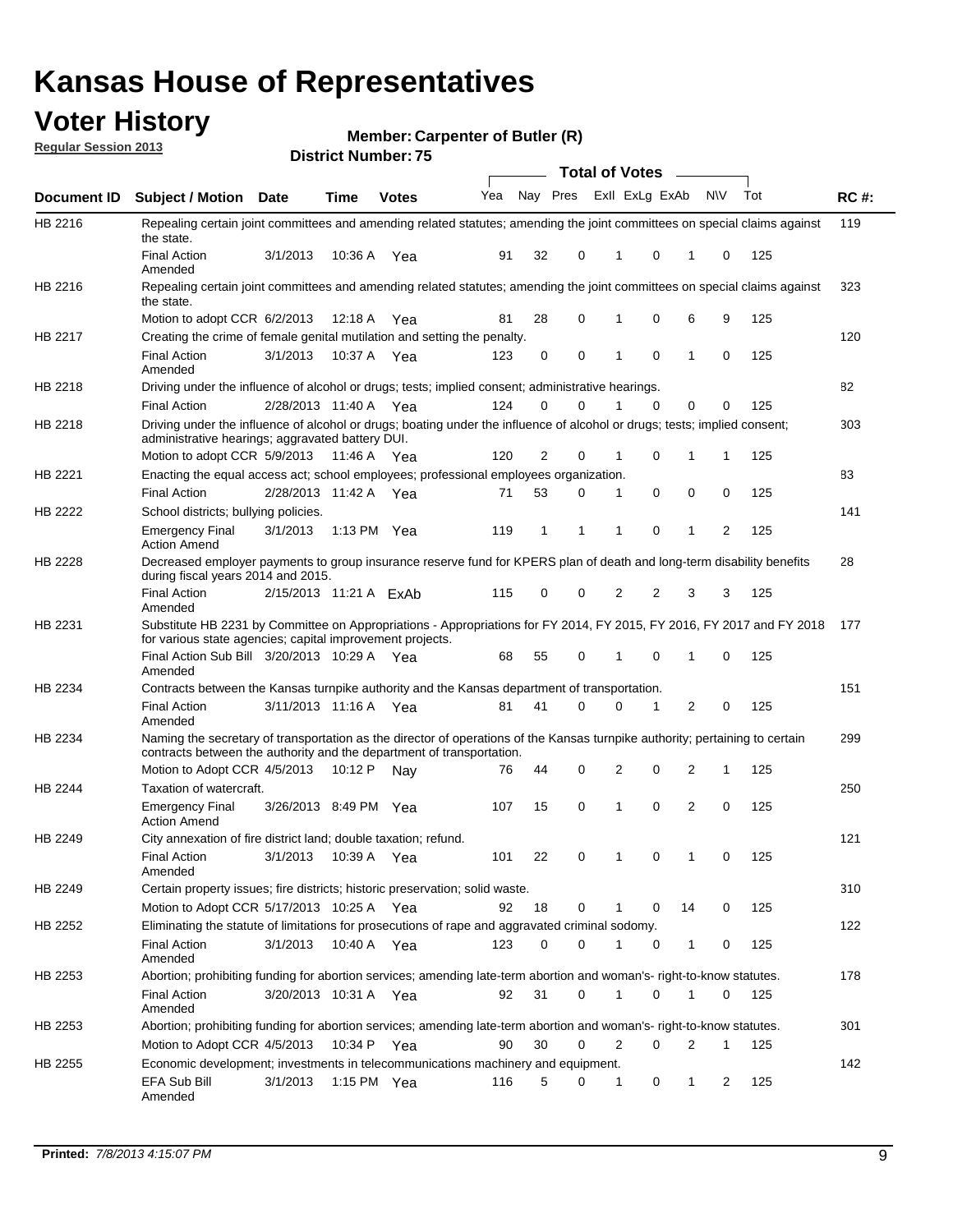## **Voter History**

**Member: Carpenter of Butler (R)** 

**Regular Session 2013**

|                    |                                                                                                                                                                                       |                       |             |              |     |                         |          | <b>Total of Votes</b> |   | $\overline{\phantom{a}}$ |                |     |     |
|--------------------|---------------------------------------------------------------------------------------------------------------------------------------------------------------------------------------|-----------------------|-------------|--------------|-----|-------------------------|----------|-----------------------|---|--------------------------|----------------|-----|-----|
| <b>Document ID</b> | <b>Subject / Motion Date</b>                                                                                                                                                          |                       | <b>Time</b> | <b>Votes</b> | Yea | Nay Pres Exll ExLg ExAb |          |                       |   |                          | <b>NV</b>      | Tot | RC# |
| HB 2259            | Domestic relations; relating to dissolution of marriage;                                                                                                                              |                       |             |              |     |                         |          |                       |   |                          |                |     | 58  |
|                    | <b>Final Action</b>                                                                                                                                                                   | 2/27/2013 12:12 P     |             | Yea          | 123 | 0                       | 0        | 1                     | 0 | 1                        | 0              | 125 |     |
| HB 2261            | Authorizing the expenditure of unencumbered balances held by school district; removing the cap for contingency reserve<br>fund.                                                       |                       |             |              |     |                         |          |                       |   |                          |                |     | 48  |
|                    | <b>Final Action</b><br>Amended                                                                                                                                                        | 2/25/2013 12:13 P     |             | Yea          | 120 | 0                       | 0        | 0                     | 0 | 0                        | 5              | 125 |     |
| HB 2261            | School districts; expenditure of unencumbered bala ces; removing the cap for contingency reserve fund; establishing celebrate 305<br>freedom week; bullying policies. ies.            |                       |             |              |     |                         |          |                       |   |                          |                |     |     |
|                    | Motion to adopt CCR 5/9/2013                                                                                                                                                          |                       | 2:25 PM Yea |              | 119 | 1                       | 0        | 1                     | 0 | 4                        | 0              | 125 |     |
| HB 2262            | Substitute HB 2262 by Committee on Appropriations - Amending the percentage amount that is deposited into the oil and gas 210<br>valuation depletion trust fund from 12.41% to 8.25%. |                       |             |              |     |                         |          |                       |   |                          |                |     |     |
|                    | Final Action Sub Bill 3/26/2013 9:58 AM Yea                                                                                                                                           |                       |             |              | 96  | 23                      | 0        |                       | 0 | 5                        | 0              | 125 |     |
| HB 2267            | Income tax, credits, high performance incentive program; subtraction modifications, certain expenses related to living dinor<br>organ donations.                                      |                       |             |              |     |                         |          |                       |   |                          |                |     | 252 |
|                    | <b>Emergency Final</b><br><b>Action Amend</b>                                                                                                                                         | 3/26/2013 8:52 PM Yea |             |              | 106 | 16                      | 0        | 1                     | 0 | 2                        | 0              | 125 |     |
| HB 2269            | John Bower memorial highway.                                                                                                                                                          |                       |             |              |     |                         |          |                       |   |                          |                |     | 84  |
|                    | <b>Final Action</b><br>Amended                                                                                                                                                        | 2/28/2013 11:44 A     |             | Yea          | 114 | 10                      | 0        | $\mathbf 1$           | 0 | 0                        | 0              | 125 |     |
| HB 2272            | Exempting IRB-purchased property from property taxatin without state ownerhsip requirement.                                                                                           |                       |             |              |     |                         |          |                       |   |                          |                |     | 123 |
|                    | <b>Final Action</b>                                                                                                                                                                   | 3/1/2013              | 10:41 A     | Yea          | 123 | 0                       | 0        | 1                     | 0 | $\mathbf{1}$             | 0              | 125 |     |
| HB 2278            | Creating a penalty enhancement for the theft or burglary of a firearm.                                                                                                                |                       |             |              |     |                         |          |                       |   |                          |                |     | 135 |
|                    | <b>Emergency Final</b><br><b>Action Amend</b>                                                                                                                                         | 3/1/2013              | 1:06 PM Yea |              | 117 | 4                       | 0        | 1                     | 0 | 1                        | $\overline{2}$ | 125 |     |
| HB 2280            | School districts; establishing celebrate freedom week and related curriculum.                                                                                                         |                       |             |              |     |                         |          |                       |   |                          |                |     | 140 |
|                    | <b>Emergency Final</b><br><b>Action Amend</b>                                                                                                                                         | 3/1/2013              | 1:12 PM Yea |              | 95  | 25                      | 1        | 1                     | 0 | 1                        | 2              | 125 |     |
| HB 2294            | Kansas uniform securities act.                                                                                                                                                        |                       |             |              |     |                         |          |                       |   |                          |                |     | 124 |
|                    | <b>Final Action</b>                                                                                                                                                                   | 3/1/2013              | 10:42 A     | Yea          | 123 | 0                       | 0        | 1                     | 0 | 1                        | 0              | 125 |     |
| HB 2296            | Campaign finance; permitted uses of campaign funds.                                                                                                                                   |                       |             |              |     |                         |          |                       |   |                          |                |     | 148 |
|                    | <b>Final Action</b>                                                                                                                                                                   | 3/8/2013              | 11:12 A Yea |              | 120 | 1                       | 0        | 0                     | 1 | 2                        | 1              | 125 |     |
| HB 2298            | Amending the crimes of interference with law enforcement and giving a false alarm.                                                                                                    |                       |             |              |     |                         |          |                       |   |                          |                |     | 136 |
|                    | <b>Emergency Final</b><br>Action                                                                                                                                                      | 3/1/2013              | 1:07 PM Yea |              | 121 | 0                       | 0        | 1                     | 0 | 1                        | 2              | 125 |     |
| HB 2302            | Relating to drug screening, criminal history record check and fingerprinting of certain persons and employees.                                                                        |                       |             |              |     |                         |          |                       |   |                          |                |     | 85  |
|                    | <b>Final Action</b><br>Amended                                                                                                                                                        | 2/28/2013 11:45 A     |             | Yea          | 124 | 0                       | $\Omega$ | 1                     | 0 | 0                        | 0              | 125 |     |
| HB 2303            | Relating to drivier's license fees; driving under the influence equipment fund.                                                                                                       |                       |             |              |     |                         |          |                       |   |                          |                |     | 125 |
|                    | <b>Final Action</b><br>Amended                                                                                                                                                        | 3/1/2013              | 10:44 A     | Yea          | 113 | 10                      | 0        |                       | 0 |                          | 0              | 125 |     |
| HB 2305            | Kansas storage tank act and containment of underground storage tanks.                                                                                                                 |                       |             |              |     |                         |          |                       |   |                          |                |     | 126 |
|                    | <b>Final Action</b>                                                                                                                                                                   | 3/1/2013              | 10:45 A     | Yea          | 123 | 0                       | 0        | 1                     | 0 | 1                        | 0              | 125 |     |
| HB 2305            | Kansas storage tank act and containment of underground storage tanks.                                                                                                                 |                       |             |              |     |                         |          |                       |   |                          |                |     | 197 |
|                    | Motion to Concur                                                                                                                                                                      | 3/22/2013 11:36 A     |             | Yea          | 119 | 0                       | 0        | 2                     | 0 | 3                        | $\mathbf{1}$   | 125 |     |
| HB 2311            | Increasing delinquent registration fees.                                                                                                                                              |                       |             |              |     |                         |          |                       |   |                          |                |     | 127 |
|                    | <b>Final Action</b>                                                                                                                                                                   | 3/1/2013              | 10:50 A     | Nay          | 24  | 99                      | 0        | 1                     | 0 | $\mathbf{1}$             | 0              | 125 |     |
| HB 2312            | Kansas uninsurable health insurance plan; increase in life time limit.                                                                                                                |                       |             |              |     |                         |          |                       |   |                          |                |     | 95  |
|                    | <b>Final Action</b>                                                                                                                                                                   | 3/1/2013              | 9:53 AM Yea |              | 123 | 0                       | 0        | 1                     | 0 | $\mathbf{1}$             | 0              | 125 |     |
| HB 2318            | Authorizing use of motorcycle headlamp modulation systems and side lamps.                                                                                                             |                       |             |              |     |                         |          |                       |   |                          |                |     | 128 |
|                    | <b>Final Action</b><br>Amended                                                                                                                                                        | 3/1/2013              | 10:52 A     | Yea          | 123 | 0                       | 0        | 1                     | 0 | 1                        | 0              | 125 |     |
| HB 2318            | Authorizing use of motorcycle headlamp modulation systems and side lamps.                                                                                                             |                       |             |              |     |                         |          |                       |   |                          |                |     | 201 |
|                    | Motion to Concur                                                                                                                                                                      | 3/25/2013 9:44 AM Yea |             |              | 121 | 0                       | 0        | 2                     | 0 | 2                        | 0              | 125 |     |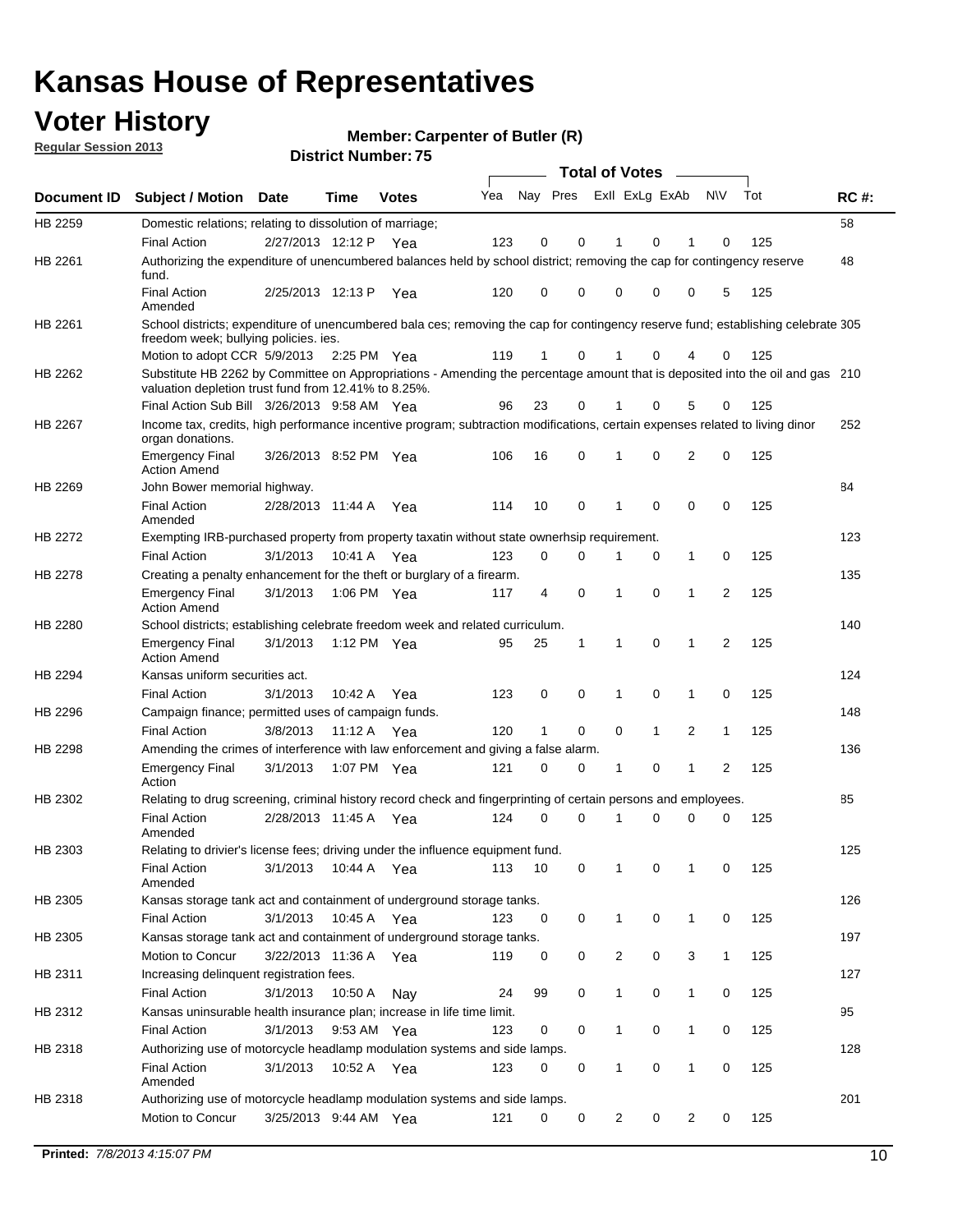## **Voter History**

**Regular Session 2013**

#### **Member: Carpenter of Butler (R)**

| Nay Pres<br>Exll ExLg ExAb<br>Tot<br>Yea<br><b>NV</b><br><b>RC#:</b><br><b>Subject / Motion</b><br>Date<br>Time<br><b>Votes</b><br>149<br>HB 2319<br>Creating the coalition of innovative districts act.<br>47<br>0<br>0<br>125<br><b>Final Action</b><br>3/8/2013<br>3<br>0<br>11:17 A<br>74<br>1<br>Yea<br>Amended<br>279<br>Creating the coalition of innovative districts act.<br>47<br>0<br>2<br>0<br>3<br>2<br>125<br>Motion to Adopt CCR 4/5/2013<br>1:03 PM Yea<br>71<br>Relating to the division of health of the department of health and environment.<br>86<br>0<br>0<br>0<br>125<br><b>Final Action</b><br>2/28/2013 11:46 A Yea<br>118<br>6<br>0<br>1<br>Amended<br>VoIP and IP enabled services.<br>129<br>$\mathbf 0$<br>$\mathbf 0$<br><b>Final Action</b><br>3/1/2013<br>123<br>0<br>1<br>$\mathbf 0$<br>125<br>10:53 A<br>1<br>Yea<br>Amended<br>211<br>Courts; docket fees.<br><b>Final Action</b><br>0<br>125<br>3/26/2013 10:00 A<br>52<br>$\mathbf 1$<br>0<br>5<br>0<br>Yea<br>67<br>Amended<br>67<br>Allowing insurers to return premiums to a policyholder separate from the notice of an adverse underwriting decision.<br>0<br>2/28/2013 11:16 A Yea<br>124<br>0<br>1<br>0<br>0<br>125<br><b>Final Action</b><br>0<br>Combining life insurance with certain additional health related riders, insurance agents-lines of insurance, health insurance for 287<br>certain firefighters and law enforcement officers.<br>2<br>0<br>125<br>Motion to Adopt CCR 4/5/2013 7:15 PM Yea<br>116<br>4<br>0<br>2<br>1<br>Relating to the secretary of health and environment; office of laboratory services.<br>130<br><b>Final Action</b><br>0<br>125<br>3/1/2013<br>10:54 A Yea<br>89<br>34<br>0<br>$\mathbf{1}$<br>1<br>0<br>87<br>HB 2349<br>School districts; audit by legislative post audit committee.<br>$\Omega$<br>4<br>0<br>$\Omega$<br>0<br>125<br><b>Final Action</b><br>2/28/2013 11:48 A Yea<br>120<br>1<br>Amended<br>291<br>HB 2349<br>School districts; audit by legislative post audit committee.<br>Motion to Concur<br>4/5/2013<br>7:55 PM Yea<br>118<br>2<br>0<br>2<br>0<br>2<br>125<br>1<br>HB 2352<br>Maximum benefits increased for certain members of the Kansas police and firemen's retirement system.<br>88<br><b>Final Action</b><br>0<br>125<br>2/28/2013 11:49 A<br>124<br>0<br>1<br>0<br>0<br>0<br>Yea<br>138<br>HB 2353<br>Adding certain controlled substances as schedule I drugs.<br>$\mathbf 0$<br>$\mathbf 0$<br>0<br>2<br>125<br><b>Emergency Final</b><br>3/1/2013<br>1:09 PM Yea<br>121<br>1<br>1<br>Action<br>96<br>HB 2357<br>242nd engineer company ae" KS army national guard ae" membrial highway.<br>3/1/2013<br>0<br>125<br><b>Final Action</b><br>9:54 AM Yea<br>123<br>0<br>0<br>1<br>0<br>1<br>202<br>HB 2357<br>242nd engineer company-KS army national guard- highway.<br>$\mathbf 0$<br>$\mathbf 0$<br>$\overline{2}$<br>$\mathbf 0$<br>$\overline{2}$<br>3/25/2013 9:47 AM Yea<br>121<br>0<br>125<br>Motion to Concur<br>131<br>HB 2363<br>Exempting certain aggregate mining operations from department of health and environment regulations.<br>3/1/2013<br>10:56 A<br>123<br>0<br>125<br><b>Final Action</b><br>0<br>1<br>0<br>1<br>0<br>Yea<br>Amended<br>HB 2363<br>Water; wastewater regulations for sand and gravel; streams, dams and water obstructions.<br>280<br>Motion to Adopt CCR 4/5/2013<br>119<br>0<br>0<br>2<br>3<br>125<br>1:10 PM $Yea$<br>0<br>1<br>HB 2368<br>Relating to the governor's mental health services planning council.<br>137<br>0<br>0<br><b>Emergency Final</b><br>3/1/2013<br>1:08 PM Yea<br>121<br>0<br>$\mathbf{1}$<br>1<br>2<br>125<br><b>Action Amend</b><br>HB 2377<br>Relating to court fees and costs; judicial branch surcharge fund.<br>212<br>3/26/2013 10:01 A Yea<br>118<br>0<br>125<br><b>Final Action</b><br>1<br>0<br>5<br>0<br>Sales tax exemption for sales of certain machinery and equipment used for surface mining activities.<br>251<br>HB 2378<br>104<br>18<br>0<br>0<br>125<br><b>Emergency Final</b><br>3/26/2013 8:51 PM Nay<br>1<br>0<br>2<br><b>Action Amend</b><br>198<br>Election campaign finance; removing certain limitations to contributions made during legislative sessions.<br><b>Final Action</b><br>21<br>$\overline{2}$<br>0<br>2<br>0<br>3/25/2013 9:30 AM Yea<br>100<br>0<br>125<br>Amended<br>213<br>HB 2387<br>Clarifying that felony murder is not a lesser included offense of capital murder.<br><b>Final Action</b><br>125<br>3/26/2013 10:02 A<br>117<br>2<br>0<br>1<br>0<br>5<br>0<br>Yea |             |  |  |  | <b>Total of Votes</b> |  |  |    |
|---------------------------------------------------------------------------------------------------------------------------------------------------------------------------------------------------------------------------------------------------------------------------------------------------------------------------------------------------------------------------------------------------------------------------------------------------------------------------------------------------------------------------------------------------------------------------------------------------------------------------------------------------------------------------------------------------------------------------------------------------------------------------------------------------------------------------------------------------------------------------------------------------------------------------------------------------------------------------------------------------------------------------------------------------------------------------------------------------------------------------------------------------------------------------------------------------------------------------------------------------------------------------------------------------------------------------------------------------------------------------------------------------------------------------------------------------------------------------------------------------------------------------------------------------------------------------------------------------------------------------------------------------------------------------------------------------------------------------------------------------------------------------------------------------------------------------------------------------------------------------------------------------------------------------------------------------------------------------------------------------------------------------------------------------------------------------------------------------------------------------------------------------------------------------------------------------------------------------------------------------------------------------------------------------------------------------------------------------------------------------------------------------------------------------------------------------------------------------------------------------------------------------------------------------------------------------------------------------------------------------------------------------------------------------------------------------------------------------------------------------------------------------------------------------------------------------------------------------------------------------------------------------------------------------------------------------------------------------------------------------------------------------------------------------------------------------------------------------------------------------------------------------------------------------------------------------------------------------------------------------------------------------------------------------------------------------------------------------------------------------------------------------------------------------------------------------------------------------------------------------------------------------------------------------------------------------------------------------------------------------------------------------------------------------------------------------------------------------------------------------------------------------------------------------------------------------------------------------------------------------------------------------------------------------------------------------------------------------------------------------------------------------------------------------------------------------------------------------------------------------------------------------------------------------------------------------------------------------------------------------------------------------------------------------------------------------------------------------------------------------------------------------------------------------------------------------------------------------------------------------------------------------------------------------------|-------------|--|--|--|-----------------------|--|--|----|
|                                                                                                                                                                                                                                                                                                                                                                                                                                                                                                                                                                                                                                                                                                                                                                                                                                                                                                                                                                                                                                                                                                                                                                                                                                                                                                                                                                                                                                                                                                                                                                                                                                                                                                                                                                                                                                                                                                                                                                                                                                                                                                                                                                                                                                                                                                                                                                                                                                                                                                                                                                                                                                                                                                                                                                                                                                                                                                                                                                                                                                                                                                                                                                                                                                                                                                                                                                                                                                                                                                                                                                                                                                                                                                                                                                                                                                                                                                                                                                                                                                                                                                                                                                                                                                                                                                                                                                                                                                                                                                                                                         | Document ID |  |  |  |                       |  |  |    |
|                                                                                                                                                                                                                                                                                                                                                                                                                                                                                                                                                                                                                                                                                                                                                                                                                                                                                                                                                                                                                                                                                                                                                                                                                                                                                                                                                                                                                                                                                                                                                                                                                                                                                                                                                                                                                                                                                                                                                                                                                                                                                                                                                                                                                                                                                                                                                                                                                                                                                                                                                                                                                                                                                                                                                                                                                                                                                                                                                                                                                                                                                                                                                                                                                                                                                                                                                                                                                                                                                                                                                                                                                                                                                                                                                                                                                                                                                                                                                                                                                                                                                                                                                                                                                                                                                                                                                                                                                                                                                                                                                         |             |  |  |  |                       |  |  |    |
|                                                                                                                                                                                                                                                                                                                                                                                                                                                                                                                                                                                                                                                                                                                                                                                                                                                                                                                                                                                                                                                                                                                                                                                                                                                                                                                                                                                                                                                                                                                                                                                                                                                                                                                                                                                                                                                                                                                                                                                                                                                                                                                                                                                                                                                                                                                                                                                                                                                                                                                                                                                                                                                                                                                                                                                                                                                                                                                                                                                                                                                                                                                                                                                                                                                                                                                                                                                                                                                                                                                                                                                                                                                                                                                                                                                                                                                                                                                                                                                                                                                                                                                                                                                                                                                                                                                                                                                                                                                                                                                                                         |             |  |  |  |                       |  |  |    |
|                                                                                                                                                                                                                                                                                                                                                                                                                                                                                                                                                                                                                                                                                                                                                                                                                                                                                                                                                                                                                                                                                                                                                                                                                                                                                                                                                                                                                                                                                                                                                                                                                                                                                                                                                                                                                                                                                                                                                                                                                                                                                                                                                                                                                                                                                                                                                                                                                                                                                                                                                                                                                                                                                                                                                                                                                                                                                                                                                                                                                                                                                                                                                                                                                                                                                                                                                                                                                                                                                                                                                                                                                                                                                                                                                                                                                                                                                                                                                                                                                                                                                                                                                                                                                                                                                                                                                                                                                                                                                                                                                         | HB 2319     |  |  |  |                       |  |  |    |
|                                                                                                                                                                                                                                                                                                                                                                                                                                                                                                                                                                                                                                                                                                                                                                                                                                                                                                                                                                                                                                                                                                                                                                                                                                                                                                                                                                                                                                                                                                                                                                                                                                                                                                                                                                                                                                                                                                                                                                                                                                                                                                                                                                                                                                                                                                                                                                                                                                                                                                                                                                                                                                                                                                                                                                                                                                                                                                                                                                                                                                                                                                                                                                                                                                                                                                                                                                                                                                                                                                                                                                                                                                                                                                                                                                                                                                                                                                                                                                                                                                                                                                                                                                                                                                                                                                                                                                                                                                                                                                                                                         | HB 2322     |  |  |  |                       |  |  |    |
|                                                                                                                                                                                                                                                                                                                                                                                                                                                                                                                                                                                                                                                                                                                                                                                                                                                                                                                                                                                                                                                                                                                                                                                                                                                                                                                                                                                                                                                                                                                                                                                                                                                                                                                                                                                                                                                                                                                                                                                                                                                                                                                                                                                                                                                                                                                                                                                                                                                                                                                                                                                                                                                                                                                                                                                                                                                                                                                                                                                                                                                                                                                                                                                                                                                                                                                                                                                                                                                                                                                                                                                                                                                                                                                                                                                                                                                                                                                                                                                                                                                                                                                                                                                                                                                                                                                                                                                                                                                                                                                                                         |             |  |  |  |                       |  |  |    |
|                                                                                                                                                                                                                                                                                                                                                                                                                                                                                                                                                                                                                                                                                                                                                                                                                                                                                                                                                                                                                                                                                                                                                                                                                                                                                                                                                                                                                                                                                                                                                                                                                                                                                                                                                                                                                                                                                                                                                                                                                                                                                                                                                                                                                                                                                                                                                                                                                                                                                                                                                                                                                                                                                                                                                                                                                                                                                                                                                                                                                                                                                                                                                                                                                                                                                                                                                                                                                                                                                                                                                                                                                                                                                                                                                                                                                                                                                                                                                                                                                                                                                                                                                                                                                                                                                                                                                                                                                                                                                                                                                         | HB 2326     |  |  |  |                       |  |  |    |
|                                                                                                                                                                                                                                                                                                                                                                                                                                                                                                                                                                                                                                                                                                                                                                                                                                                                                                                                                                                                                                                                                                                                                                                                                                                                                                                                                                                                                                                                                                                                                                                                                                                                                                                                                                                                                                                                                                                                                                                                                                                                                                                                                                                                                                                                                                                                                                                                                                                                                                                                                                                                                                                                                                                                                                                                                                                                                                                                                                                                                                                                                                                                                                                                                                                                                                                                                                                                                                                                                                                                                                                                                                                                                                                                                                                                                                                                                                                                                                                                                                                                                                                                                                                                                                                                                                                                                                                                                                                                                                                                                         |             |  |  |  |                       |  |  |    |
|                                                                                                                                                                                                                                                                                                                                                                                                                                                                                                                                                                                                                                                                                                                                                                                                                                                                                                                                                                                                                                                                                                                                                                                                                                                                                                                                                                                                                                                                                                                                                                                                                                                                                                                                                                                                                                                                                                                                                                                                                                                                                                                                                                                                                                                                                                                                                                                                                                                                                                                                                                                                                                                                                                                                                                                                                                                                                                                                                                                                                                                                                                                                                                                                                                                                                                                                                                                                                                                                                                                                                                                                                                                                                                                                                                                                                                                                                                                                                                                                                                                                                                                                                                                                                                                                                                                                                                                                                                                                                                                                                         | HB 2338     |  |  |  |                       |  |  |    |
|                                                                                                                                                                                                                                                                                                                                                                                                                                                                                                                                                                                                                                                                                                                                                                                                                                                                                                                                                                                                                                                                                                                                                                                                                                                                                                                                                                                                                                                                                                                                                                                                                                                                                                                                                                                                                                                                                                                                                                                                                                                                                                                                                                                                                                                                                                                                                                                                                                                                                                                                                                                                                                                                                                                                                                                                                                                                                                                                                                                                                                                                                                                                                                                                                                                                                                                                                                                                                                                                                                                                                                                                                                                                                                                                                                                                                                                                                                                                                                                                                                                                                                                                                                                                                                                                                                                                                                                                                                                                                                                                                         |             |  |  |  |                       |  |  |    |
|                                                                                                                                                                                                                                                                                                                                                                                                                                                                                                                                                                                                                                                                                                                                                                                                                                                                                                                                                                                                                                                                                                                                                                                                                                                                                                                                                                                                                                                                                                                                                                                                                                                                                                                                                                                                                                                                                                                                                                                                                                                                                                                                                                                                                                                                                                                                                                                                                                                                                                                                                                                                                                                                                                                                                                                                                                                                                                                                                                                                                                                                                                                                                                                                                                                                                                                                                                                                                                                                                                                                                                                                                                                                                                                                                                                                                                                                                                                                                                                                                                                                                                                                                                                                                                                                                                                                                                                                                                                                                                                                                         | HB 2339     |  |  |  |                       |  |  |    |
|                                                                                                                                                                                                                                                                                                                                                                                                                                                                                                                                                                                                                                                                                                                                                                                                                                                                                                                                                                                                                                                                                                                                                                                                                                                                                                                                                                                                                                                                                                                                                                                                                                                                                                                                                                                                                                                                                                                                                                                                                                                                                                                                                                                                                                                                                                                                                                                                                                                                                                                                                                                                                                                                                                                                                                                                                                                                                                                                                                                                                                                                                                                                                                                                                                                                                                                                                                                                                                                                                                                                                                                                                                                                                                                                                                                                                                                                                                                                                                                                                                                                                                                                                                                                                                                                                                                                                                                                                                                                                                                                                         |             |  |  |  |                       |  |  |    |
|                                                                                                                                                                                                                                                                                                                                                                                                                                                                                                                                                                                                                                                                                                                                                                                                                                                                                                                                                                                                                                                                                                                                                                                                                                                                                                                                                                                                                                                                                                                                                                                                                                                                                                                                                                                                                                                                                                                                                                                                                                                                                                                                                                                                                                                                                                                                                                                                                                                                                                                                                                                                                                                                                                                                                                                                                                                                                                                                                                                                                                                                                                                                                                                                                                                                                                                                                                                                                                                                                                                                                                                                                                                                                                                                                                                                                                                                                                                                                                                                                                                                                                                                                                                                                                                                                                                                                                                                                                                                                                                                                         | HB 2339     |  |  |  |                       |  |  |    |
|                                                                                                                                                                                                                                                                                                                                                                                                                                                                                                                                                                                                                                                                                                                                                                                                                                                                                                                                                                                                                                                                                                                                                                                                                                                                                                                                                                                                                                                                                                                                                                                                                                                                                                                                                                                                                                                                                                                                                                                                                                                                                                                                                                                                                                                                                                                                                                                                                                                                                                                                                                                                                                                                                                                                                                                                                                                                                                                                                                                                                                                                                                                                                                                                                                                                                                                                                                                                                                                                                                                                                                                                                                                                                                                                                                                                                                                                                                                                                                                                                                                                                                                                                                                                                                                                                                                                                                                                                                                                                                                                                         |             |  |  |  |                       |  |  |    |
|                                                                                                                                                                                                                                                                                                                                                                                                                                                                                                                                                                                                                                                                                                                                                                                                                                                                                                                                                                                                                                                                                                                                                                                                                                                                                                                                                                                                                                                                                                                                                                                                                                                                                                                                                                                                                                                                                                                                                                                                                                                                                                                                                                                                                                                                                                                                                                                                                                                                                                                                                                                                                                                                                                                                                                                                                                                                                                                                                                                                                                                                                                                                                                                                                                                                                                                                                                                                                                                                                                                                                                                                                                                                                                                                                                                                                                                                                                                                                                                                                                                                                                                                                                                                                                                                                                                                                                                                                                                                                                                                                         | HB 2343     |  |  |  |                       |  |  |    |
|                                                                                                                                                                                                                                                                                                                                                                                                                                                                                                                                                                                                                                                                                                                                                                                                                                                                                                                                                                                                                                                                                                                                                                                                                                                                                                                                                                                                                                                                                                                                                                                                                                                                                                                                                                                                                                                                                                                                                                                                                                                                                                                                                                                                                                                                                                                                                                                                                                                                                                                                                                                                                                                                                                                                                                                                                                                                                                                                                                                                                                                                                                                                                                                                                                                                                                                                                                                                                                                                                                                                                                                                                                                                                                                                                                                                                                                                                                                                                                                                                                                                                                                                                                                                                                                                                                                                                                                                                                                                                                                                                         |             |  |  |  |                       |  |  |    |
|                                                                                                                                                                                                                                                                                                                                                                                                                                                                                                                                                                                                                                                                                                                                                                                                                                                                                                                                                                                                                                                                                                                                                                                                                                                                                                                                                                                                                                                                                                                                                                                                                                                                                                                                                                                                                                                                                                                                                                                                                                                                                                                                                                                                                                                                                                                                                                                                                                                                                                                                                                                                                                                                                                                                                                                                                                                                                                                                                                                                                                                                                                                                                                                                                                                                                                                                                                                                                                                                                                                                                                                                                                                                                                                                                                                                                                                                                                                                                                                                                                                                                                                                                                                                                                                                                                                                                                                                                                                                                                                                                         |             |  |  |  |                       |  |  |    |
|                                                                                                                                                                                                                                                                                                                                                                                                                                                                                                                                                                                                                                                                                                                                                                                                                                                                                                                                                                                                                                                                                                                                                                                                                                                                                                                                                                                                                                                                                                                                                                                                                                                                                                                                                                                                                                                                                                                                                                                                                                                                                                                                                                                                                                                                                                                                                                                                                                                                                                                                                                                                                                                                                                                                                                                                                                                                                                                                                                                                                                                                                                                                                                                                                                                                                                                                                                                                                                                                                                                                                                                                                                                                                                                                                                                                                                                                                                                                                                                                                                                                                                                                                                                                                                                                                                                                                                                                                                                                                                                                                         |             |  |  |  |                       |  |  |    |
|                                                                                                                                                                                                                                                                                                                                                                                                                                                                                                                                                                                                                                                                                                                                                                                                                                                                                                                                                                                                                                                                                                                                                                                                                                                                                                                                                                                                                                                                                                                                                                                                                                                                                                                                                                                                                                                                                                                                                                                                                                                                                                                                                                                                                                                                                                                                                                                                                                                                                                                                                                                                                                                                                                                                                                                                                                                                                                                                                                                                                                                                                                                                                                                                                                                                                                                                                                                                                                                                                                                                                                                                                                                                                                                                                                                                                                                                                                                                                                                                                                                                                                                                                                                                                                                                                                                                                                                                                                                                                                                                                         |             |  |  |  |                       |  |  |    |
|                                                                                                                                                                                                                                                                                                                                                                                                                                                                                                                                                                                                                                                                                                                                                                                                                                                                                                                                                                                                                                                                                                                                                                                                                                                                                                                                                                                                                                                                                                                                                                                                                                                                                                                                                                                                                                                                                                                                                                                                                                                                                                                                                                                                                                                                                                                                                                                                                                                                                                                                                                                                                                                                                                                                                                                                                                                                                                                                                                                                                                                                                                                                                                                                                                                                                                                                                                                                                                                                                                                                                                                                                                                                                                                                                                                                                                                                                                                                                                                                                                                                                                                                                                                                                                                                                                                                                                                                                                                                                                                                                         |             |  |  |  |                       |  |  |    |
|                                                                                                                                                                                                                                                                                                                                                                                                                                                                                                                                                                                                                                                                                                                                                                                                                                                                                                                                                                                                                                                                                                                                                                                                                                                                                                                                                                                                                                                                                                                                                                                                                                                                                                                                                                                                                                                                                                                                                                                                                                                                                                                                                                                                                                                                                                                                                                                                                                                                                                                                                                                                                                                                                                                                                                                                                                                                                                                                                                                                                                                                                                                                                                                                                                                                                                                                                                                                                                                                                                                                                                                                                                                                                                                                                                                                                                                                                                                                                                                                                                                                                                                                                                                                                                                                                                                                                                                                                                                                                                                                                         |             |  |  |  |                       |  |  |    |
|                                                                                                                                                                                                                                                                                                                                                                                                                                                                                                                                                                                                                                                                                                                                                                                                                                                                                                                                                                                                                                                                                                                                                                                                                                                                                                                                                                                                                                                                                                                                                                                                                                                                                                                                                                                                                                                                                                                                                                                                                                                                                                                                                                                                                                                                                                                                                                                                                                                                                                                                                                                                                                                                                                                                                                                                                                                                                                                                                                                                                                                                                                                                                                                                                                                                                                                                                                                                                                                                                                                                                                                                                                                                                                                                                                                                                                                                                                                                                                                                                                                                                                                                                                                                                                                                                                                                                                                                                                                                                                                                                         |             |  |  |  |                       |  |  |    |
|                                                                                                                                                                                                                                                                                                                                                                                                                                                                                                                                                                                                                                                                                                                                                                                                                                                                                                                                                                                                                                                                                                                                                                                                                                                                                                                                                                                                                                                                                                                                                                                                                                                                                                                                                                                                                                                                                                                                                                                                                                                                                                                                                                                                                                                                                                                                                                                                                                                                                                                                                                                                                                                                                                                                                                                                                                                                                                                                                                                                                                                                                                                                                                                                                                                                                                                                                                                                                                                                                                                                                                                                                                                                                                                                                                                                                                                                                                                                                                                                                                                                                                                                                                                                                                                                                                                                                                                                                                                                                                                                                         |             |  |  |  |                       |  |  |    |
|                                                                                                                                                                                                                                                                                                                                                                                                                                                                                                                                                                                                                                                                                                                                                                                                                                                                                                                                                                                                                                                                                                                                                                                                                                                                                                                                                                                                                                                                                                                                                                                                                                                                                                                                                                                                                                                                                                                                                                                                                                                                                                                                                                                                                                                                                                                                                                                                                                                                                                                                                                                                                                                                                                                                                                                                                                                                                                                                                                                                                                                                                                                                                                                                                                                                                                                                                                                                                                                                                                                                                                                                                                                                                                                                                                                                                                                                                                                                                                                                                                                                                                                                                                                                                                                                                                                                                                                                                                                                                                                                                         |             |  |  |  |                       |  |  |    |
|                                                                                                                                                                                                                                                                                                                                                                                                                                                                                                                                                                                                                                                                                                                                                                                                                                                                                                                                                                                                                                                                                                                                                                                                                                                                                                                                                                                                                                                                                                                                                                                                                                                                                                                                                                                                                                                                                                                                                                                                                                                                                                                                                                                                                                                                                                                                                                                                                                                                                                                                                                                                                                                                                                                                                                                                                                                                                                                                                                                                                                                                                                                                                                                                                                                                                                                                                                                                                                                                                                                                                                                                                                                                                                                                                                                                                                                                                                                                                                                                                                                                                                                                                                                                                                                                                                                                                                                                                                                                                                                                                         |             |  |  |  |                       |  |  |    |
|                                                                                                                                                                                                                                                                                                                                                                                                                                                                                                                                                                                                                                                                                                                                                                                                                                                                                                                                                                                                                                                                                                                                                                                                                                                                                                                                                                                                                                                                                                                                                                                                                                                                                                                                                                                                                                                                                                                                                                                                                                                                                                                                                                                                                                                                                                                                                                                                                                                                                                                                                                                                                                                                                                                                                                                                                                                                                                                                                                                                                                                                                                                                                                                                                                                                                                                                                                                                                                                                                                                                                                                                                                                                                                                                                                                                                                                                                                                                                                                                                                                                                                                                                                                                                                                                                                                                                                                                                                                                                                                                                         |             |  |  |  |                       |  |  |    |
|                                                                                                                                                                                                                                                                                                                                                                                                                                                                                                                                                                                                                                                                                                                                                                                                                                                                                                                                                                                                                                                                                                                                                                                                                                                                                                                                                                                                                                                                                                                                                                                                                                                                                                                                                                                                                                                                                                                                                                                                                                                                                                                                                                                                                                                                                                                                                                                                                                                                                                                                                                                                                                                                                                                                                                                                                                                                                                                                                                                                                                                                                                                                                                                                                                                                                                                                                                                                                                                                                                                                                                                                                                                                                                                                                                                                                                                                                                                                                                                                                                                                                                                                                                                                                                                                                                                                                                                                                                                                                                                                                         |             |  |  |  |                       |  |  |    |
|                                                                                                                                                                                                                                                                                                                                                                                                                                                                                                                                                                                                                                                                                                                                                                                                                                                                                                                                                                                                                                                                                                                                                                                                                                                                                                                                                                                                                                                                                                                                                                                                                                                                                                                                                                                                                                                                                                                                                                                                                                                                                                                                                                                                                                                                                                                                                                                                                                                                                                                                                                                                                                                                                                                                                                                                                                                                                                                                                                                                                                                                                                                                                                                                                                                                                                                                                                                                                                                                                                                                                                                                                                                                                                                                                                                                                                                                                                                                                                                                                                                                                                                                                                                                                                                                                                                                                                                                                                                                                                                                                         |             |  |  |  |                       |  |  |    |
|                                                                                                                                                                                                                                                                                                                                                                                                                                                                                                                                                                                                                                                                                                                                                                                                                                                                                                                                                                                                                                                                                                                                                                                                                                                                                                                                                                                                                                                                                                                                                                                                                                                                                                                                                                                                                                                                                                                                                                                                                                                                                                                                                                                                                                                                                                                                                                                                                                                                                                                                                                                                                                                                                                                                                                                                                                                                                                                                                                                                                                                                                                                                                                                                                                                                                                                                                                                                                                                                                                                                                                                                                                                                                                                                                                                                                                                                                                                                                                                                                                                                                                                                                                                                                                                                                                                                                                                                                                                                                                                                                         |             |  |  |  |                       |  |  |    |
|                                                                                                                                                                                                                                                                                                                                                                                                                                                                                                                                                                                                                                                                                                                                                                                                                                                                                                                                                                                                                                                                                                                                                                                                                                                                                                                                                                                                                                                                                                                                                                                                                                                                                                                                                                                                                                                                                                                                                                                                                                                                                                                                                                                                                                                                                                                                                                                                                                                                                                                                                                                                                                                                                                                                                                                                                                                                                                                                                                                                                                                                                                                                                                                                                                                                                                                                                                                                                                                                                                                                                                                                                                                                                                                                                                                                                                                                                                                                                                                                                                                                                                                                                                                                                                                                                                                                                                                                                                                                                                                                                         |             |  |  |  |                       |  |  |    |
|                                                                                                                                                                                                                                                                                                                                                                                                                                                                                                                                                                                                                                                                                                                                                                                                                                                                                                                                                                                                                                                                                                                                                                                                                                                                                                                                                                                                                                                                                                                                                                                                                                                                                                                                                                                                                                                                                                                                                                                                                                                                                                                                                                                                                                                                                                                                                                                                                                                                                                                                                                                                                                                                                                                                                                                                                                                                                                                                                                                                                                                                                                                                                                                                                                                                                                                                                                                                                                                                                                                                                                                                                                                                                                                                                                                                                                                                                                                                                                                                                                                                                                                                                                                                                                                                                                                                                                                                                                                                                                                                                         |             |  |  |  |                       |  |  |    |
|                                                                                                                                                                                                                                                                                                                                                                                                                                                                                                                                                                                                                                                                                                                                                                                                                                                                                                                                                                                                                                                                                                                                                                                                                                                                                                                                                                                                                                                                                                                                                                                                                                                                                                                                                                                                                                                                                                                                                                                                                                                                                                                                                                                                                                                                                                                                                                                                                                                                                                                                                                                                                                                                                                                                                                                                                                                                                                                                                                                                                                                                                                                                                                                                                                                                                                                                                                                                                                                                                                                                                                                                                                                                                                                                                                                                                                                                                                                                                                                                                                                                                                                                                                                                                                                                                                                                                                                                                                                                                                                                                         |             |  |  |  |                       |  |  |    |
|                                                                                                                                                                                                                                                                                                                                                                                                                                                                                                                                                                                                                                                                                                                                                                                                                                                                                                                                                                                                                                                                                                                                                                                                                                                                                                                                                                                                                                                                                                                                                                                                                                                                                                                                                                                                                                                                                                                                                                                                                                                                                                                                                                                                                                                                                                                                                                                                                                                                                                                                                                                                                                                                                                                                                                                                                                                                                                                                                                                                                                                                                                                                                                                                                                                                                                                                                                                                                                                                                                                                                                                                                                                                                                                                                                                                                                                                                                                                                                                                                                                                                                                                                                                                                                                                                                                                                                                                                                                                                                                                                         |             |  |  |  |                       |  |  |    |
|                                                                                                                                                                                                                                                                                                                                                                                                                                                                                                                                                                                                                                                                                                                                                                                                                                                                                                                                                                                                                                                                                                                                                                                                                                                                                                                                                                                                                                                                                                                                                                                                                                                                                                                                                                                                                                                                                                                                                                                                                                                                                                                                                                                                                                                                                                                                                                                                                                                                                                                                                                                                                                                                                                                                                                                                                                                                                                                                                                                                                                                                                                                                                                                                                                                                                                                                                                                                                                                                                                                                                                                                                                                                                                                                                                                                                                                                                                                                                                                                                                                                                                                                                                                                                                                                                                                                                                                                                                                                                                                                                         |             |  |  |  |                       |  |  |    |
|                                                                                                                                                                                                                                                                                                                                                                                                                                                                                                                                                                                                                                                                                                                                                                                                                                                                                                                                                                                                                                                                                                                                                                                                                                                                                                                                                                                                                                                                                                                                                                                                                                                                                                                                                                                                                                                                                                                                                                                                                                                                                                                                                                                                                                                                                                                                                                                                                                                                                                                                                                                                                                                                                                                                                                                                                                                                                                                                                                                                                                                                                                                                                                                                                                                                                                                                                                                                                                                                                                                                                                                                                                                                                                                                                                                                                                                                                                                                                                                                                                                                                                                                                                                                                                                                                                                                                                                                                                                                                                                                                         |             |  |  |  |                       |  |  |    |
|                                                                                                                                                                                                                                                                                                                                                                                                                                                                                                                                                                                                                                                                                                                                                                                                                                                                                                                                                                                                                                                                                                                                                                                                                                                                                                                                                                                                                                                                                                                                                                                                                                                                                                                                                                                                                                                                                                                                                                                                                                                                                                                                                                                                                                                                                                                                                                                                                                                                                                                                                                                                                                                                                                                                                                                                                                                                                                                                                                                                                                                                                                                                                                                                                                                                                                                                                                                                                                                                                                                                                                                                                                                                                                                                                                                                                                                                                                                                                                                                                                                                                                                                                                                                                                                                                                                                                                                                                                                                                                                                                         |             |  |  |  |                       |  |  |    |
|                                                                                                                                                                                                                                                                                                                                                                                                                                                                                                                                                                                                                                                                                                                                                                                                                                                                                                                                                                                                                                                                                                                                                                                                                                                                                                                                                                                                                                                                                                                                                                                                                                                                                                                                                                                                                                                                                                                                                                                                                                                                                                                                                                                                                                                                                                                                                                                                                                                                                                                                                                                                                                                                                                                                                                                                                                                                                                                                                                                                                                                                                                                                                                                                                                                                                                                                                                                                                                                                                                                                                                                                                                                                                                                                                                                                                                                                                                                                                                                                                                                                                                                                                                                                                                                                                                                                                                                                                                                                                                                                                         |             |  |  |  |                       |  |  |    |
|                                                                                                                                                                                                                                                                                                                                                                                                                                                                                                                                                                                                                                                                                                                                                                                                                                                                                                                                                                                                                                                                                                                                                                                                                                                                                                                                                                                                                                                                                                                                                                                                                                                                                                                                                                                                                                                                                                                                                                                                                                                                                                                                                                                                                                                                                                                                                                                                                                                                                                                                                                                                                                                                                                                                                                                                                                                                                                                                                                                                                                                                                                                                                                                                                                                                                                                                                                                                                                                                                                                                                                                                                                                                                                                                                                                                                                                                                                                                                                                                                                                                                                                                                                                                                                                                                                                                                                                                                                                                                                                                                         | HB 2381     |  |  |  |                       |  |  |    |
|                                                                                                                                                                                                                                                                                                                                                                                                                                                                                                                                                                                                                                                                                                                                                                                                                                                                                                                                                                                                                                                                                                                                                                                                                                                                                                                                                                                                                                                                                                                                                                                                                                                                                                                                                                                                                                                                                                                                                                                                                                                                                                                                                                                                                                                                                                                                                                                                                                                                                                                                                                                                                                                                                                                                                                                                                                                                                                                                                                                                                                                                                                                                                                                                                                                                                                                                                                                                                                                                                                                                                                                                                                                                                                                                                                                                                                                                                                                                                                                                                                                                                                                                                                                                                                                                                                                                                                                                                                                                                                                                                         |             |  |  |  |                       |  |  |    |
|                                                                                                                                                                                                                                                                                                                                                                                                                                                                                                                                                                                                                                                                                                                                                                                                                                                                                                                                                                                                                                                                                                                                                                                                                                                                                                                                                                                                                                                                                                                                                                                                                                                                                                                                                                                                                                                                                                                                                                                                                                                                                                                                                                                                                                                                                                                                                                                                                                                                                                                                                                                                                                                                                                                                                                                                                                                                                                                                                                                                                                                                                                                                                                                                                                                                                                                                                                                                                                                                                                                                                                                                                                                                                                                                                                                                                                                                                                                                                                                                                                                                                                                                                                                                                                                                                                                                                                                                                                                                                                                                                         |             |  |  |  |                       |  |  |    |
|                                                                                                                                                                                                                                                                                                                                                                                                                                                                                                                                                                                                                                                                                                                                                                                                                                                                                                                                                                                                                                                                                                                                                                                                                                                                                                                                                                                                                                                                                                                                                                                                                                                                                                                                                                                                                                                                                                                                                                                                                                                                                                                                                                                                                                                                                                                                                                                                                                                                                                                                                                                                                                                                                                                                                                                                                                                                                                                                                                                                                                                                                                                                                                                                                                                                                                                                                                                                                                                                                                                                                                                                                                                                                                                                                                                                                                                                                                                                                                                                                                                                                                                                                                                                                                                                                                                                                                                                                                                                                                                                                         |             |  |  |  |                       |  |  |    |
| Printed: 7/8/2013 4:15:07 PM                                                                                                                                                                                                                                                                                                                                                                                                                                                                                                                                                                                                                                                                                                                                                                                                                                                                                                                                                                                                                                                                                                                                                                                                                                                                                                                                                                                                                                                                                                                                                                                                                                                                                                                                                                                                                                                                                                                                                                                                                                                                                                                                                                                                                                                                                                                                                                                                                                                                                                                                                                                                                                                                                                                                                                                                                                                                                                                                                                                                                                                                                                                                                                                                                                                                                                                                                                                                                                                                                                                                                                                                                                                                                                                                                                                                                                                                                                                                                                                                                                                                                                                                                                                                                                                                                                                                                                                                                                                                                                                            |             |  |  |  |                       |  |  | 11 |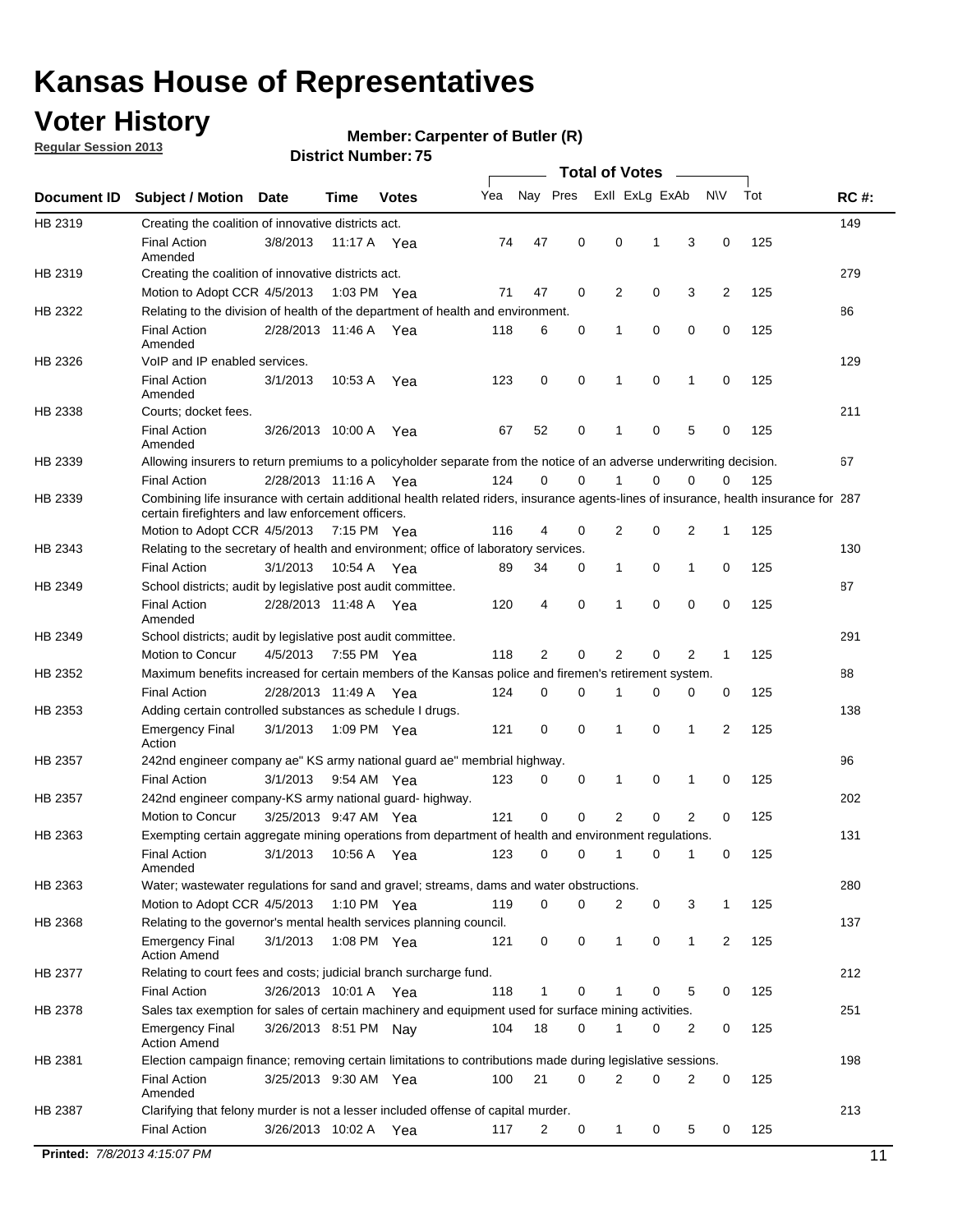## **Voter History**

**Member: Carpenter of Butler (R)** 

**Regular Session 2013**

|                 |                                                                                                                                                                                                                                                  |                       |         | ט ו . וסעווואר ועוווסו |     |              |              |                | <b>Total of Votes</b>   |                |              |     |             |
|-----------------|--------------------------------------------------------------------------------------------------------------------------------------------------------------------------------------------------------------------------------------------------|-----------------------|---------|------------------------|-----|--------------|--------------|----------------|-------------------------|----------------|--------------|-----|-------------|
| Document ID     | <b>Subject / Motion Date</b>                                                                                                                                                                                                                     |                       | Time    | <b>Votes</b>           | Yea |              |              |                | Nay Pres Exll ExLg ExAb |                | <b>NV</b>    | Tot | <b>RC#:</b> |
| HB 2389         | Capital murder; notice of intent to seek the death penalty.<br><b>Final Action</b>                                                                                                                                                               | 3/26/2013 10:03 A     |         |                        | 118 | 1            | 0            | 1              | 0                       | 5              | 0            | 125 | 214         |
| HB 2391         | School finance; amount of tax levy authorized to finance ancillary school facilities.                                                                                                                                                            |                       |         | Yea                    |     |              |              |                |                         |                |              |     | 237         |
|                 |                                                                                                                                                                                                                                                  | 3/26/2013 8:30 PM Nay |         |                        | 64  | 57           | 0            | $\mathbf 1$    | 0                       | 2              | 1            | 125 |             |
|                 | <b>Emergency Final</b><br><b>Action Amend</b>                                                                                                                                                                                                    |                       |         |                        |     |              |              |                |                         |                |              |     |             |
| HB 2391         | Senate Substitute for HB 2391 by Committee on Ways and Means - Creating the joint committee on uniform educational<br>standards oversight.                                                                                                       |                       |         |                        |     |              |              |                |                         |                |              |     | 321         |
|                 | Sub Motion to Concur 6/1/2013                                                                                                                                                                                                                    |                       | 10:06 P | Yea                    | 55  | 58           | 0            | 0              | 0                       | 6              | 6            | 125 |             |
| HB 2396         | Allowing the secretary of administration to identify state owned real property as surplus property and establishing an appeals 253<br>process of such identification; also amending procedures for the disposition of state surplus real estate. |                       |         |                        |     |              |              |                |                         |                |              |     |             |
|                 | <b>Emergency Final</b><br><b>Action Amend</b>                                                                                                                                                                                                    | 3/26/2013 8:53 PM Yea |         |                        | 122 | 0            | <sup>0</sup> |                | O                       | 2              | 0            | 125 |             |
| HB 2403         | Issuing \$1,500,000,000 of pension obligation bonds to finance a portion of the unfunded actuarial liability of KPERS.                                                                                                                           |                       |         |                        |     |              |              |                |                         |                |              |     | 236         |
|                 | <b>Final Action</b><br>Amended                                                                                                                                                                                                                   | 3/26/2013 8:29 PM     |         | Nav                    | 73  | 49           | 0            | 1              | 0                       | $\overline{2}$ | 0            | 125 |             |
| <b>HCR 5014</b> | Urging approval of the Presidential Permit application allowing the construction and operation of the TransCanada Keystone<br>XL Pipeline.                                                                                                       |                       |         |                        |     |              |              |                |                         |                |              |     | 215         |
|                 | <b>Final Action</b>                                                                                                                                                                                                                              | 3/26/2013 10:05 A     |         | Yea                    | 108 | 11           | 0            | 1              | 0                       | 5              | 0            | 125 |             |
| HR 6004         | Rules of House of Representatives, permanent rules of the 2013-2014 biennium.                                                                                                                                                                    |                       |         |                        |     |              |              |                |                         |                |              |     | 4           |
|                 | <b>Final Action</b><br>Amended                                                                                                                                                                                                                   | 1/28/2013 11:09 A Yea |         |                        | 82  | 40           | 0            | 0              | 0                       | 3              | 0            | 125 |             |
| SB <sub>1</sub> | Legislative Post Audit; periodic audits of the State treasurer and the pooled money investment board.                                                                                                                                            |                       |         |                        |     |              |              |                |                         |                |              |     | 216         |
|                 | <b>Final Action</b><br>Amended                                                                                                                                                                                                                   | 3/26/2013 10:06 A     |         | Yea                    | 118 | 1            | $\Omega$     | 1              | 0                       | 5              | 0            | 125 |             |
| SB 16           | Kansas racketeer influenced and corrupt organization act, criminal street gangs.                                                                                                                                                                 |                       |         |                        |     |              |              |                |                         |                |              |     | 217         |
|                 | <b>Final Action</b><br>Amended                                                                                                                                                                                                                   | 3/26/2013 10:12 A Yea |         |                        | 74  | 45           | 0            | 1              | 0                       | 5              | 0            | 125 |             |
| <b>SB 20</b>    | Civil procedure; temporary restraining orders and poverty affidavits.                                                                                                                                                                            |                       |         |                        |     |              |              |                |                         |                |              |     | 190         |
|                 | <b>Final Action</b><br>Amended                                                                                                                                                                                                                   | 3/22/2013 11:15 A Yea |         |                        | 119 | 0            | 0            | $\overline{2}$ | 0                       | 3              | $\mathbf{1}$ | 125 |             |
| SB 20           | Civil procedure; temporary restraining orders and poverty affidavits.                                                                                                                                                                            |                       |         |                        |     |              |              |                |                         |                |              |     | 304         |
|                 | Motion to adopt CCR 5/9/2013                                                                                                                                                                                                                     |                       |         | 2:21 PM $Yea$          | 119 | $\mathbf{1}$ | 0            | 1              | 0                       | 4              | 0            | 125 |             |
| SB 21           | Firearms; criminal possession of a firearm; expungement; personal and family protection act.                                                                                                                                                     |                       |         |                        |     |              |              |                |                         |                |              |     | 255         |
|                 | <b>Emergency Final</b><br>Action                                                                                                                                                                                                                 | 3/26/2013 8:56 PM Yea |         |                        | 119 | 3            | 0            | 1              | 0                       | 2              | 0            | 125 |             |
| <b>SB 23</b>    | Continuation of statewide tax levy for public schools.                                                                                                                                                                                           |                       |         |                        |     |              |              |                |                         |                |              |     | 243         |
|                 | <b>Emergency Final</b><br><b>Action Amend</b>                                                                                                                                                                                                    | 3/26/2013 8:38 PM Yea |         |                        | 122 | 0            | 0            | 1              | 0                       | 2              | 0            | 125 |             |
| SB 23           | School districts; sttewide tax levy for public schools; school finance amendments.                                                                                                                                                               |                       |         |                        |     |              |              |                |                         |                |              |     | 296         |
|                 | Motion to Adopt CCR 4/5/2013                                                                                                                                                                                                                     |                       |         | 9:32 PM Yea            | 119 | 1            | 0            | 2              | 0                       | 2              | 1            | 125 |             |
| <b>SB 24</b>    | Insurance - Risk-based capital requirements for property, casualty and life insurance companies.                                                                                                                                                 |                       |         |                        |     |              |              |                |                         |                |              |     | 204         |
|                 | <b>Final Action</b>                                                                                                                                                                                                                              | 3/26/2013 9:50 AM Yea |         |                        | 119 | 0            | 0            | 1              | 0                       | 5              | 0            | 125 |             |
| <b>SB 25</b>    | Insurance-Risk-based capital requirements for health organizations.                                                                                                                                                                              |                       |         |                        |     |              |              |                |                         |                |              |     | 205         |
|                 | <b>Final Action</b>                                                                                                                                                                                                                              | 3/26/2013 9:51 AM Yea |         |                        | 119 | 0            | 0            | 1              | 0                       | 5              | 0            | 125 |             |
| <b>SB 27</b>    | Eligibility of students under the military service scholarship program act.                                                                                                                                                                      |                       |         |                        |     |              |              |                |                         |                |              |     | 166         |
|                 | <b>Final Action</b><br>Amended                                                                                                                                                                                                                   | 3/19/2013 10:35 A Yea |         |                        | 123 | 0            | 0            |                | 0                       | 1              | 0            | 125 |             |
| SB 28           | Authorizing the division of emergency management within the adjutant general's department to accept certain real property.                                                                                                                       |                       |         |                        |     |              |              |                |                         |                |              |     | 184         |
|                 | <b>Final Action</b>                                                                                                                                                                                                                              | 3/21/2013 11:22 A Yea |         |                        | 121 | 0            | 0            | $\mathbf{1}$   | 0                       | 3              | 0            | 125 |             |
| SB 37           | Kansas home inspectors professional competence and financial responsibility act.                                                                                                                                                                 |                       |         |                        |     |              |              |                |                         |                |              |     | 218         |
|                 | <b>Final Action</b>                                                                                                                                                                                                                              | 3/26/2013 10:14 A Yea |         |                        | 102 | 17           | 0            | 1              | 0                       | 5              | 0            | 125 |             |
| SB 51           | Health insurance coverage for bankers association.                                                                                                                                                                                               |                       |         |                        |     |              |              |                |                         |                |              |     | 189         |
|                 | <b>Final Action</b>                                                                                                                                                                                                                              | 3/22/2013 11:14 A Yea |         |                        | 119 | 0            | 0            | $\overline{2}$ | 0                       | 3              | 1            | 125 |             |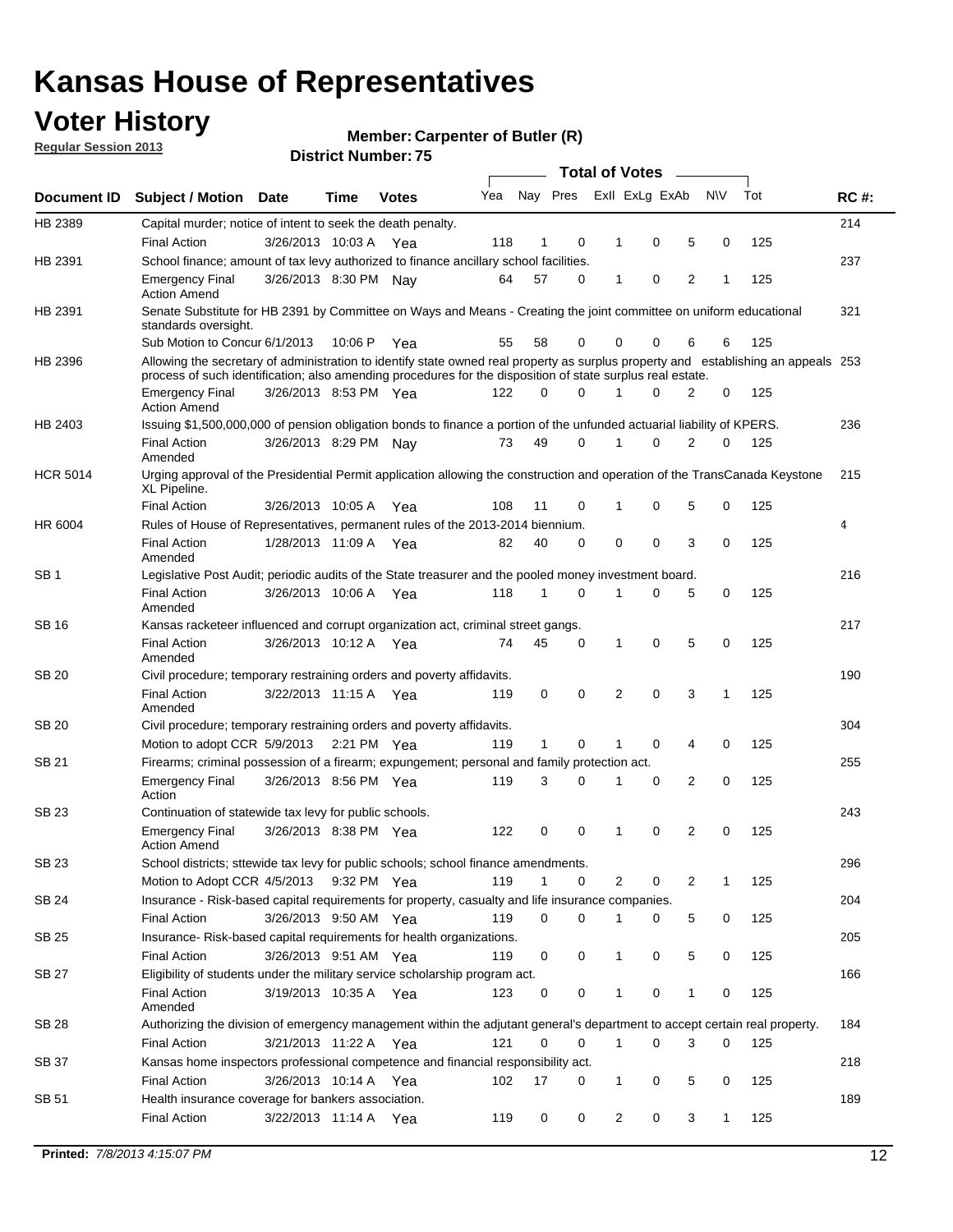## **Voter History**

**Member: Carpenter of Butler (R)** 

**Regular Session 2013**

|              |                                                                                                                                                                                                                                                                                                                                                                         |                       |             |              | <b>Total of Votes</b> |             |          |                |   |                |           |     |             |  |
|--------------|-------------------------------------------------------------------------------------------------------------------------------------------------------------------------------------------------------------------------------------------------------------------------------------------------------------------------------------------------------------------------|-----------------------|-------------|--------------|-----------------------|-------------|----------|----------------|---|----------------|-----------|-----|-------------|--|
| Document ID  | <b>Subject / Motion</b>                                                                                                                                                                                                                                                                                                                                                 | <b>Date</b>           | Time        | <b>Votes</b> | Yea                   | Nay Pres    |          | Exll ExLg ExAb |   |                | <b>NV</b> | Tot | <b>RC#:</b> |  |
| SB 52        | Mortgage interest rate cap increase.                                                                                                                                                                                                                                                                                                                                    |                       |             |              |                       |             |          |                |   |                |           |     | 238         |  |
|              | <b>Emergency Final</b><br>Action                                                                                                                                                                                                                                                                                                                                        | 3/26/2013 8:32 PM Yea |             |              | 120                   | 2           | 0        | 1              | 0 | 2              | 0         | 125 |             |  |
| SB 56        | Transferring the recognition of county fair associations from the secretary of agriculture to the board of county<br>commissioners.                                                                                                                                                                                                                                     |                       |             |              |                       |             |          |                |   |                |           |     | 191         |  |
|              | <b>Final Action</b><br>Amended                                                                                                                                                                                                                                                                                                                                          | 3/22/2013 11:21 A     |             | Yea          | 119                   | $\mathbf 0$ | 0        | $\overline{2}$ | 0 | 3              | 1         | 125 |             |  |
| <b>SB 57</b> | Substitute for SB 57 by Committee on Agriculture - Agriculture; powers and duties of the department of agriculture relating to<br>poultry improvement plan and domesticated deer.                                                                                                                                                                                       |                       |             |              |                       |             |          |                |   |                |           |     | 192         |  |
|              | Final Action Sub Bill 3/22/2013 11:24 A Yea<br>Amended                                                                                                                                                                                                                                                                                                                  |                       |             |              | 79                    | 40          | 0        | 2              | 0 | 3              | -1        | 125 |             |  |
| SB 57        | Substitute for SB 57 by Committee on Agriculture - Agriculture; powers and duties of the department of agriculture relating to<br>poultry improvement plan, stockyards and domesticated deer.                                                                                                                                                                           |                       |             |              |                       |             |          |                |   |                |           |     | 262         |  |
|              | Motion to adopt CCR 4/4/2013 2:18 PM Yea                                                                                                                                                                                                                                                                                                                                |                       |             |              | 80                    | 42          | 0        | 1              | 0 | 2              | 0         | 125 |             |  |
| SB 58        | Sentencing for unlawful manufacturing of controlled substances.                                                                                                                                                                                                                                                                                                         |                       |             |              |                       |             |          |                |   |                |           |     | 219         |  |
| SB 59        | <b>Final Action</b><br>Attorney general; reward for information.                                                                                                                                                                                                                                                                                                        | 3/26/2013 10:15 A     |             | Yea          | 119                   | 0           | 0        | 1              | 0 | 5              | 0         | 125 | 193         |  |
|              | <b>Final Action</b>                                                                                                                                                                                                                                                                                                                                                     | 3/22/2013 11:25 A     |             | Yea          | 119                   | $\mathbf 0$ | 0        | 2              | 0 | 3              | 1         | 125 |             |  |
| SB 62        | Making gas pipeline safety terminology consistent with federal regulations.                                                                                                                                                                                                                                                                                             |                       |             |              |                       |             |          |                |   |                |           |     | 163         |  |
|              | <b>Final Action</b>                                                                                                                                                                                                                                                                                                                                                     | 3/19/2013 10:32 A     |             | Yea          | 123                   | 0           | 0        | 1              | 0 | 1              | 0         | 125 |             |  |
| SB 63        | Elections; voting crimes, penalties and prosecution.                                                                                                                                                                                                                                                                                                                    |                       |             |              |                       |             |          |                |   |                |           |     | 246         |  |
|              | <b>Emergency Final</b><br><b>Action Amend</b>                                                                                                                                                                                                                                                                                                                           | 3/26/2013 8:42 PM Nav |             |              | 69                    | 53          | 0        | 1              | 0 | $\overline{2}$ | 0         | 125 |             |  |
| SB 68        | Driver's license examinations; locations.                                                                                                                                                                                                                                                                                                                               |                       |             |              |                       |             |          |                |   |                |           |     | 220         |  |
|              | <b>Final Action</b>                                                                                                                                                                                                                                                                                                                                                     | 3/26/2013 10:16 A     |             | Yea          | 116                   | 3           | 0        | 1              | 0 | 5              | 0         | 125 |             |  |
| SB 69        | Motor vehicles; vehicle registration and license plates.                                                                                                                                                                                                                                                                                                                |                       |             |              |                       |             |          |                |   |                |           |     | 167         |  |
|              | <b>Final Action</b>                                                                                                                                                                                                                                                                                                                                                     | 3/19/2013 10:37 A     |             | Yea          | 117                   | 6           | 0        | 1              | 0 | 1              | 0         | 125 |             |  |
| SB 74        | Prison-made goods act; prohibiting prisoner production of manufactured or modular homes.                                                                                                                                                                                                                                                                                |                       |             |              |                       |             |          |                |   |                |           |     | 221         |  |
|              | <b>Final Action</b>                                                                                                                                                                                                                                                                                                                                                     | 3/26/2013 10:19 A     |             | Yea          | 87                    | 32          | 0        | 1              | 0 | 5              | 0         | 125 |             |  |
| SB 75        | Record requirements and civil penalties relating to sales of plastic bulk merchandise containers.                                                                                                                                                                                                                                                                       |                       |             |              |                       |             |          |                |   |                |           |     | 222         |  |
|              | <b>Final Action</b>                                                                                                                                                                                                                                                                                                                                                     | 3/26/2013 10:21 A     |             | Nav          | 101                   | 18          | 0        | 1              | 0 | 5              | 0         | 125 |             |  |
| SB 81        | Open records; requests for criminal justice information; restriction of certain officials' information from publicly accessible<br>records.                                                                                                                                                                                                                             |                       |             |              |                       |             |          |                |   |                |           |     | 194         |  |
|              | <b>Final Action</b><br>Amended                                                                                                                                                                                                                                                                                                                                          | 3/22/2013 11:27 A     |             | Yea          | 119                   | 0           | 0        | 2              | 0 | 3              | 1         | 125 |             |  |
| SB 83        | House Substitute for SB 83 by Committee on Taxation - Income tax deductions and modifications; severance tax; sales tax;<br>delinquent tax liabilities.                                                                                                                                                                                                                 |                       |             |              |                       |             |          |                |   |                |           |     | 187         |  |
|              | Final Action Sub Bill 3/21/2013 11:30 A Yea                                                                                                                                                                                                                                                                                                                             |                       |             |              | 96                    | 25          | 0        | $\mathbf{1}$   | 0 | 3              | 0         | 125 |             |  |
| SB 83        | House Substitute for SB 83 by Committee on Taxation--Income tax deductions and modifications; severance tax; sales tax and 260<br>compensating use tax, preseumptions relating to nexus; property tax, exemptions, new automobile manufacturinge property;<br>taxation of watercraft; leased commercial and industrial property appeals; correction of clerical errors. |                       |             |              |                       |             |          |                |   |                |           |     |             |  |
|              | Motion to adopt CCR 4/3/2013                                                                                                                                                                                                                                                                                                                                            |                       | 10:35 A Yea |              | 104                   | 15          | $\Omega$ | $\mathbf{1}$   | 0 | 3              | 2         | 125 |             |  |
| SB 84        | House Substitute for SB 84 by Committee on Taxation - Reduction to state income tax rates based on selected actual state<br>general fund receipts computations; distribution of revenues from sales and compensating use tax; reduction of                                                                                                                              |                       |             |              |                       |             |          |                |   |                |           |     | 188         |  |
|              | Final Action Sub Bill 3/21/2013 11:34 A Yea<br>Amended                                                                                                                                                                                                                                                                                                                  |                       |             |              | 82                    | 39          | 0        |                | 0 | 3              | 0         | 125 |             |  |
| SB 84        | House Substitute for SB 84 -- Reduction to state income tax rates based on selected actual state general fund receipts<br>computations; reduction of itemized deductions.                                                                                                                                                                                               |                       |             |              |                       |             |          |                |   |                |           |     | 317         |  |
|              | Motion to adopt CCR 5/28/2013 2:32 PM Yea                                                                                                                                                                                                                                                                                                                               |                       |             |              | 42                    | 71          | 0        | 1              | 0 | 9              | 2         | 125 |             |  |
| SB 84        | House Substitute for SB 84 -- Reduction to state income tax rates based on selected actual state general fund receipts<br>computations; reduction of itemized deductions.                                                                                                                                                                                               |                       |             |              |                       |             |          |                |   |                |           |     | 319         |  |
|              | Motion to adopt CCR 5/30/2013 9:14 PM Yea                                                                                                                                                                                                                                                                                                                               |                       |             |              | 18                    | 94          | 0        | 1              | 0 | 9              | 3         | 125 |             |  |
| SB 85        | Motor vehicle insurance; providing proof of insurance by cellular phone or portable electronic device.<br><b>Final Action</b>                                                                                                                                                                                                                                           | 3/20/2013 10:25 A Yea |             |              | 123                   | $\Omega$    | 0        | 1              | 0 | 1              | 0         | 125 | 175         |  |
|              |                                                                                                                                                                                                                                                                                                                                                                         |                       |             |              |                       |             |          |                |   |                |           |     |             |  |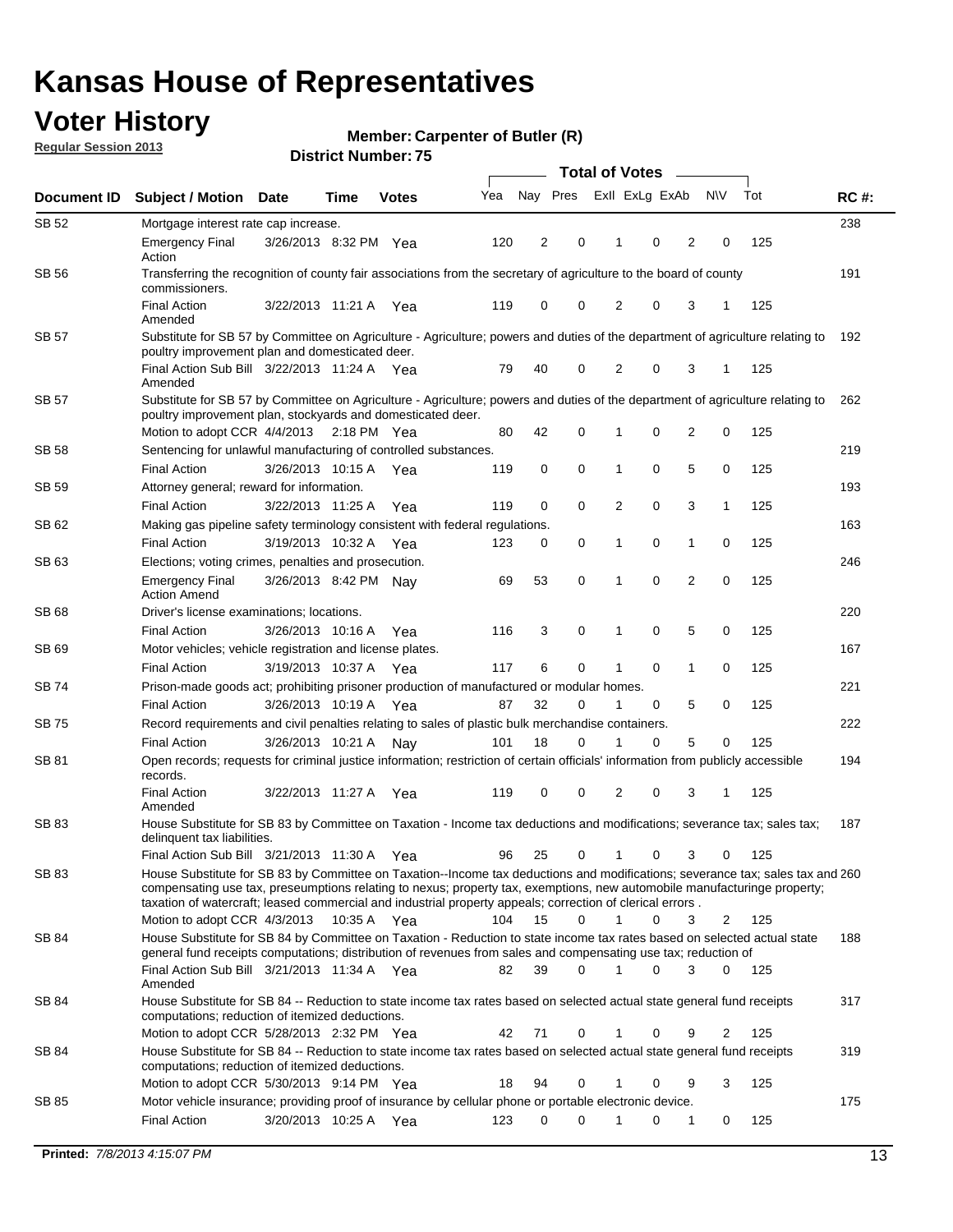## **Voter History**

**Regular Session 2013**

**Member: Carpenter of Butler (R)** 

|                    |                                                                                                       | <b>PISUIVLINUIIIDEL.</b> |             |              |     |              |              |                       |              |                |                |              |     |             |
|--------------------|-------------------------------------------------------------------------------------------------------|--------------------------|-------------|--------------|-----|--------------|--------------|-----------------------|--------------|----------------|----------------|--------------|-----|-------------|
| <b>Document ID</b> | <b>Subject / Motion</b>                                                                               | Date                     | Time        | <b>Votes</b> | Yea |              | Nay Pres     | <b>Total of Votes</b> |              | Exll ExLg ExAb |                | <b>NV</b>    | Tot | <b>RC#:</b> |
| <b>SB 88</b>       | Increasing the children's advocacy center assessment fee.                                             |                          |             |              |     |              |              |                       |              |                |                |              |     | 223         |
|                    | <b>Final Action</b><br>Amended                                                                        | 3/26/2013 10:22 A Yea    |             |              | 118 | 1            | 0            |                       | 1            | $\mathbf 0$    | 5              | 0            | 125 |             |
| SB 96              | Motor vehicles; counties with multiple registration facilities; additional registration fee.          |                          |             |              |     |              |              |                       |              |                |                |              |     | 224         |
|                    | <b>Final Action</b><br>Amended                                                                        | 3/26/2013 10:24 A        |             | Yea          | 106 | 12           | 0            |                       | 1            | 0              | 5              | $\mathbf{1}$ | 125 |             |
| SB 96              | Additional motor vehicle registration fees.                                                           |                          |             |              |     |              |              |                       |              |                |                |              |     | 263         |
|                    | Motion to adopt CCR 4/4/2013 2:21 PM Yea                                                              |                          |             |              | 114 | 8            | 0            |                       | 1            | 0              | $\overline{2}$ | 0            | 125 |             |
| SB 102             | Requiring the state treasurer to provide a list of daily deposits to the secretary of administration. |                          |             |              |     |              |              |                       |              |                |                |              |     | 195         |
|                    | <b>Final Action</b><br>Amended                                                                        | 3/22/2013 11:28 A Yea    |             |              | 119 | 0            | 0            |                       | 2            | 0              | 3              | 1            | 125 |             |
| SB 102             | Enacting the second amendment protection act.                                                         |                          |             |              |     |              |              |                       |              |                |                |              |     | 295         |
|                    | Motion to Adopt CCR 4/5/2013 9:20 PM Yea                                                              |                          |             |              | 96  | 24           | 0            |                       | 2            | 0              | 2              | $\mathbf{1}$ | 125 |             |
| SB 111             | Establishing Native American legislative day at the capitol; awarding of high school diplomas.        |                          |             |              |     |              |              |                       |              |                |                |              |     | 245         |
|                    | <b>Emergency Final</b><br><b>Action Amend</b>                                                         | 3/26/2013 8:41 PM Yea    |             |              | 122 | 0            | 0            |                       |              | 0              | 2              | 0            | 125 |             |
| SB 113             | Credit unions; changes in certain loan limitations.                                                   |                          |             |              |     |              |              |                       |              |                |                |              |     | 234         |
|                    | <b>Emergency Final</b><br>Action                                                                      | 3/26/2013 8:25 PM Yea    |             |              | 122 | 0            | 0            |                       | 1            | $\mathbf 0$    | $\overline{2}$ | $\mathbf 0$  | 125 |             |
| <b>SB 118</b>      | Relating to law enforcement reporting and investigation of missing persons.                           |                          |             |              |     |              |              |                       |              |                |                |              |     | 225         |
|                    | <b>Final Action</b>                                                                                   | 3/26/2013 10:25 A        |             | Yea          | 119 | 0            | 0            |                       | 1            | 0              | 5              | 0            | 125 |             |
| SB 120             | Enacting the Kansas farmers' market promotion act.                                                    |                          |             |              |     |              |              |                       |              |                |                |              |     | 196         |
|                    | <b>Final Action</b><br>Amended                                                                        | 3/22/2013 11:31 A Yea    |             |              | 68  | 51           | 0            |                       | 2            | $\mathbf 0$    | 3              | $\mathbf{1}$ | 125 |             |
| SB 122             | Kansas administrative procedure act; service of order or notice.                                      |                          |             |              |     |              |              |                       |              |                |                |              |     | 226         |
|                    | <b>Final Action</b><br>Amended                                                                        | 3/26/2013 10:26 A Yea    |             |              | 119 | $\mathbf 0$  | 0            |                       | 1            | 0              | 5              | 0            | 125 |             |
| SB 122             | Elections; unauthorized voting disclosures.                                                           |                          |             |              |     |              |              |                       |              |                |                |              |     | 286         |
|                    | Motion to Adopt CCR 4/5/2013                                                                          |                          | 6:23 PM     | Yea          | 89  | 31           | 0            |                       | 2            | 0              | 2              | 1            | 125 |             |
| SB 124             | Amending the Kansas restraint of trade act.                                                           |                          |             |              |     |              |              |                       |              |                |                |              |     | 227         |
|                    | <b>Final Action</b><br>Amended                                                                        | 3/26/2013 10:27 A        |             | Yea          | 116 | 2            | 1            |                       | 1            | $\mathbf 0$    | 5              | $\mathbf 0$  | 125 |             |
| SB 124             | Amending the Kansas restraint of trade act.                                                           |                          |             |              |     |              |              |                       |              |                |                |              |     | 273         |
|                    | Motion to Adopt CCR 4/5/2013                                                                          |                          | 11:06 A     | Yea          | 97  | 23           | 0            |                       | 2            | 0              | 2              | 1            | 125 |             |
| SB 128             | Career technical education incentive program amendments.                                              |                          |             |              |     |              |              |                       |              |                |                |              |     | 168         |
|                    | <b>Final Action</b><br>Amended                                                                        | 3/19/2013 10:39 A        |             | Yea          | 123 | 0            | 0            |                       | 1            | 0              | 1              | 0            | 125 |             |
| SB 129             | Bank commissioner; certain fees and hearing costs.                                                    |                          |             |              |     |              |              |                       |              |                |                |              |     | 254         |
|                    | <b>Emergency Final</b><br><b>Action Amend</b>                                                         | 3/26/2013 8:55 PM Yea    |             |              | 110 | 12           | 0            |                       | 1            | 0              | 2              | 0            | 125 |             |
| SB 129             | Mortgage interest rate cap increase.                                                                  |                          |             |              |     |              |              |                       |              |                |                |              |     | 272         |
|                    | Motion to Adopt CCR 4/5/2013                                                                          |                          | 10:42 A Yea |              | 121 | 0            | 0            |                       | 2            | 0              | $\overline{2}$ | 0            | 125 |             |
| SB 135             | Transferring boiler inspection duties from the department of labor to the state fire marshal.         |                          |             |              |     |              |              |                       |              |                |                |              |     | 228         |
|                    | Final Action                                                                                          | 3/26/2013 10:28 A Yea    |             |              | 114 | 5            | 0            |                       | 1            | 0              | 5              | 0            | 125 |             |
| SB 136             | Providing veterans designation on driver's licenses and nondriver identification cards.               |                          |             |              |     |              |              |                       |              |                |                |              |     | 244         |
|                    | <b>Emergency Final</b><br><b>Action Amend</b>                                                         | 3/26/2013 8:39 PM Nay    |             |              | 119 | 3            | 0            |                       | 1            | 0              | $\overline{2}$ | 0            | 125 |             |
| SB 139             | Kansas money transmitter act.                                                                         |                          |             |              |     |              |              |                       |              |                |                |              |     | 229         |
|                    | <b>Final Action</b>                                                                                   | 3/26/2013 10:30 A        |             | Yea          | 117 | $\mathbf{1}$ | $\mathbf{1}$ |                       | $\mathbf{1}$ | 0              | 5              | 0            | 125 |             |
| SB 142             | Abortion; concerning civil actions related to abortion.                                               |                          |             |              |     |              |              |                       |              |                |                |              |     | 241         |
|                    | <b>Emergency Final</b><br>Action                                                                      | 3/26/2013 8:36 PM Yea    |             |              | 89  | 33           | 0            |                       | $\mathbf{1}$ | 0              | 2              | 0            | 125 |             |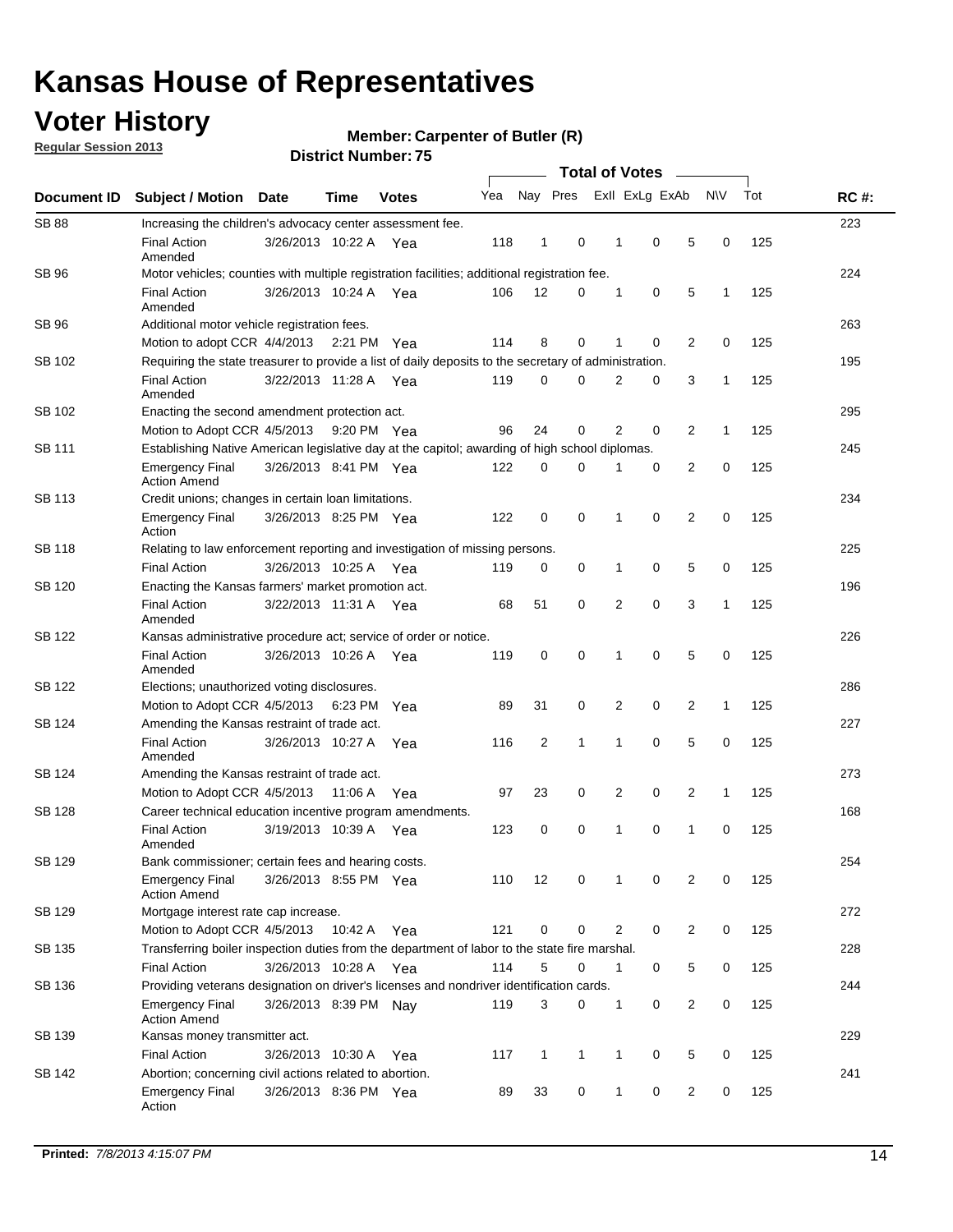## **Voter History**

**Member: Carpenter of Butler (R)** 

**Regular Session 2013**

| Document ID     |                                                                                                                                                                                                       |                                                                                                                                                                         |             |              |     |          | <b>Total of Votes</b> |              |                |                |                |     | <b>RC#:</b> |
|-----------------|-------------------------------------------------------------------------------------------------------------------------------------------------------------------------------------------------------|-------------------------------------------------------------------------------------------------------------------------------------------------------------------------|-------------|--------------|-----|----------|-----------------------|--------------|----------------|----------------|----------------|-----|-------------|
|                 | Subject / Motion Date                                                                                                                                                                                 |                                                                                                                                                                         | Time        | <b>Votes</b> | Yea | Nay Pres |                       |              | Exll ExLg ExAb |                | <b>NV</b>      | Tot |             |
| <b>SB 149</b>   | Drug screening for recipients of cash assistance and unemployment benefits.                                                                                                                           |                                                                                                                                                                         |             |              |     |          |                       |              |                |                |                |     | 239         |
|                 | <b>Emergency Final</b><br><b>Action Amend</b>                                                                                                                                                         | 3/26/2013 8:33 PM Yea                                                                                                                                                   |             |              | 106 | 16       | 0                     | 1            | 0              | 2              | 0              | 125 |             |
| SB 164          | Relating to the director of vehicles regulating providers of motor vehicle functions.                                                                                                                 |                                                                                                                                                                         |             |              |     |          |                       |              |                |                |                |     | 247         |
|                 | <b>Emergency Final</b><br><b>Action Amend</b>                                                                                                                                                         | 3/26/2013 8:43 PM Yea                                                                                                                                                   |             |              | 117 | 5        | 0                     | $\mathbf{1}$ | 0              | 2              | 0              | 125 |             |
| SB 164          | Relating to the director of vehicles regulating providers of motor vehicle functions.                                                                                                                 |                                                                                                                                                                         |             |              |     |          |                       |              |                |                |                |     | 268         |
|                 | Motion to adopt CCR 4/4/2013                                                                                                                                                                          |                                                                                                                                                                         |             | 5:32 PM Yea  | 111 | 9        | 0                     | $\mathbf{1}$ | 0              | 2              | $\overline{2}$ | 125 |             |
| SB 166          | Insurers supervision, rehabilitation and liquidation act; derivatives.                                                                                                                                |                                                                                                                                                                         |             |              |     |          |                       |              |                |                |                |     | 206         |
|                 | <b>Final Action</b>                                                                                                                                                                                   | 3/26/2013 9:52 AM Yea                                                                                                                                                   |             |              | 119 | 0        | 0                     | 1            | 0              | 5              | 0              | 125 |             |
| SB 168          | Limiting nuisance actions against certain agricultural activities.                                                                                                                                    |                                                                                                                                                                         |             |              |     |          |                       |              |                |                |                |     | 169         |
|                 | <b>Final Action</b><br>Amended                                                                                                                                                                        | 3/19/2013 10:40 A Yea                                                                                                                                                   |             |              | 111 | 12       | 0                     | 1            | 0              | 1              | 0              | 125 |             |
| <b>SB 168</b>   | Limiting nuisance actions against certain agricultural activities.                                                                                                                                    |                                                                                                                                                                         |             |              |     |          |                       |              |                |                |                |     | 264         |
|                 | Motion to adopt CCR 4/4/2013                                                                                                                                                                          |                                                                                                                                                                         |             | 2:30 PM Yea  | 110 | 12       | 0                     | 1            | 0              | 2              | 0              | 125 |             |
| SB 171          | School districts; amendments to Kansas uniform financial accounting and reporting act.                                                                                                                |                                                                                                                                                                         |             |              |     |          |                       |              |                |                |                |     | 248         |
|                 | <b>Emergency Final</b><br><b>Action Amend</b>                                                                                                                                                         | 3/26/2013 8:44 PM Yea                                                                                                                                                   |             |              | 122 | 0        | 0                     | 1            | 0              | 2              | 0              | 125 |             |
| SB 171          | School districts; amendments to Kansas uniform financial accounting and reporting act.                                                                                                                |                                                                                                                                                                         |             |              |     |          |                       |              |                |                |                |     | 285         |
|                 | Motion to Adopt CCR 4/5/2013 6:19 PM Yea                                                                                                                                                              |                                                                                                                                                                         |             |              | 63  | 57       | $\Omega$              | 2            | 0              | 2              |                | 125 |             |
| SB 171          | Appropriations for FY 2013, FY 2014, FY 2015, FY 2016, FY 2017 and FY 2018 for various state agencies; capital<br>improvement projects; claims against the state.                                     |                                                                                                                                                                         |             |              |     |          |                       |              |                |                |                | 320 |             |
|                 | Motion to adopt CCR 6/1/2013 4:30 PM Yea                                                                                                                                                              |                                                                                                                                                                         |             |              | 63  | 51       | 0                     | 0            | 0              | 8              | 3              | 125 |             |
| <b>SB 187</b>   |                                                                                                                                                                                                       | Establishing the workers compensation and employment security boards nominating committee; administrative law judge<br>appointment; workers compensation appeals board. |             |              |     |          |                       |              |                |                |                |     |             |
|                 | <b>Emergency Final</b><br><b>Action Amend</b>                                                                                                                                                         | 3/26/2013 8:37 PM Yea                                                                                                                                                   |             |              | 88  | 34       | 0                     |              | 0              | 2              | 0              | 125 |             |
| SB 187          | Amending workers compensation law provisions; establishing the workers compensation and employment security boards<br>nominating committee; notice requirements; workplace health and safety program. |                                                                                                                                                                         |             |              |     |          |                       |              |                |                |                |     | 274         |
|                 | Motion to Adopt CCR 4/5/2013 11:26 A Yea                                                                                                                                                              |                                                                                                                                                                         |             |              | 89  | 31       | 0                     | 2            | 0              | 3              | 0              | 125 |             |
| SB 199          | University of Kansas medical center; midwest center for stem cell therapy.                                                                                                                            |                                                                                                                                                                         |             |              |     |          |                       |              |                |                |                |     | 235         |
|                 | Emergency Final<br><b>Action Amend</b>                                                                                                                                                                | 3/26/2013 8:26 PM Yea                                                                                                                                                   |             |              | 90  | 32       | 0                     | 1            | 0              | 2              | 0              | 125 |             |
| SB 199          | Health care; stem cell therapy and unused medications.                                                                                                                                                |                                                                                                                                                                         |             |              |     |          |                       |              |                |                |                |     | 290         |
|                 | Motion to Adopt CCR 4/5/2013                                                                                                                                                                          |                                                                                                                                                                         | 7:52 PM Yea |              | 90  | 30       | 0                     | 2            | 0              | $\overline{2}$ |                | 125 |             |
| SB 216          | Allowing a public building commission to acquire land for a municipal university similar to what such commission is currently<br>allowed to do for any state university.                              |                                                                                                                                                                         |             |              |     |          |                       |              |                |                |                |     | 185         |
|                 | <b>Final Action</b>                                                                                                                                                                                   | 3/21/2013 11:23 A Yea                                                                                                                                                   |             |              | 121 | 0        | 0                     | 1            | 0              | 3              | 0              | 125 |             |
| <b>SB 246</b>   | Reconciling amendments to certain statutes.                                                                                                                                                           |                                                                                                                                                                         |             |              |     |          |                       |              |                |                |                |     | 315         |
|                 | <b>Emergency Final</b><br>Action                                                                                                                                                                      | 5/23/2013 2:14 PM Yea                                                                                                                                                   |             |              | 111 | 0        | 0                     | 1            | 0              | 8              | 5              | 125 |             |
| <b>SCR 1604</b> | Joint rules for the Senate and House of Representatives, 2013-2014.                                                                                                                                   |                                                                                                                                                                         |             |              |     |          |                       |              |                |                |                |     | 5           |
|                 | <b>Final Action</b><br>Amended                                                                                                                                                                        | 1/28/2013 11:12 A Yea                                                                                                                                                   |             |              | 81  | 41       | 0                     | 0            | 0              | 3              | 0              | 125 |             |
| <b>SCR 1606</b> | Honoring pregnancy maintenance resource centers.                                                                                                                                                      |                                                                                                                                                                         |             |              |     |          |                       |              |                |                |                |     | 240         |
|                 | <b>Emergency Final</b><br>Action                                                                                                                                                                      | 3/26/2013 8:34 PM Yea                                                                                                                                                   |             |              | 122 | 0        | 0                     |              | 0              | 2              | 0              | 125 |             |